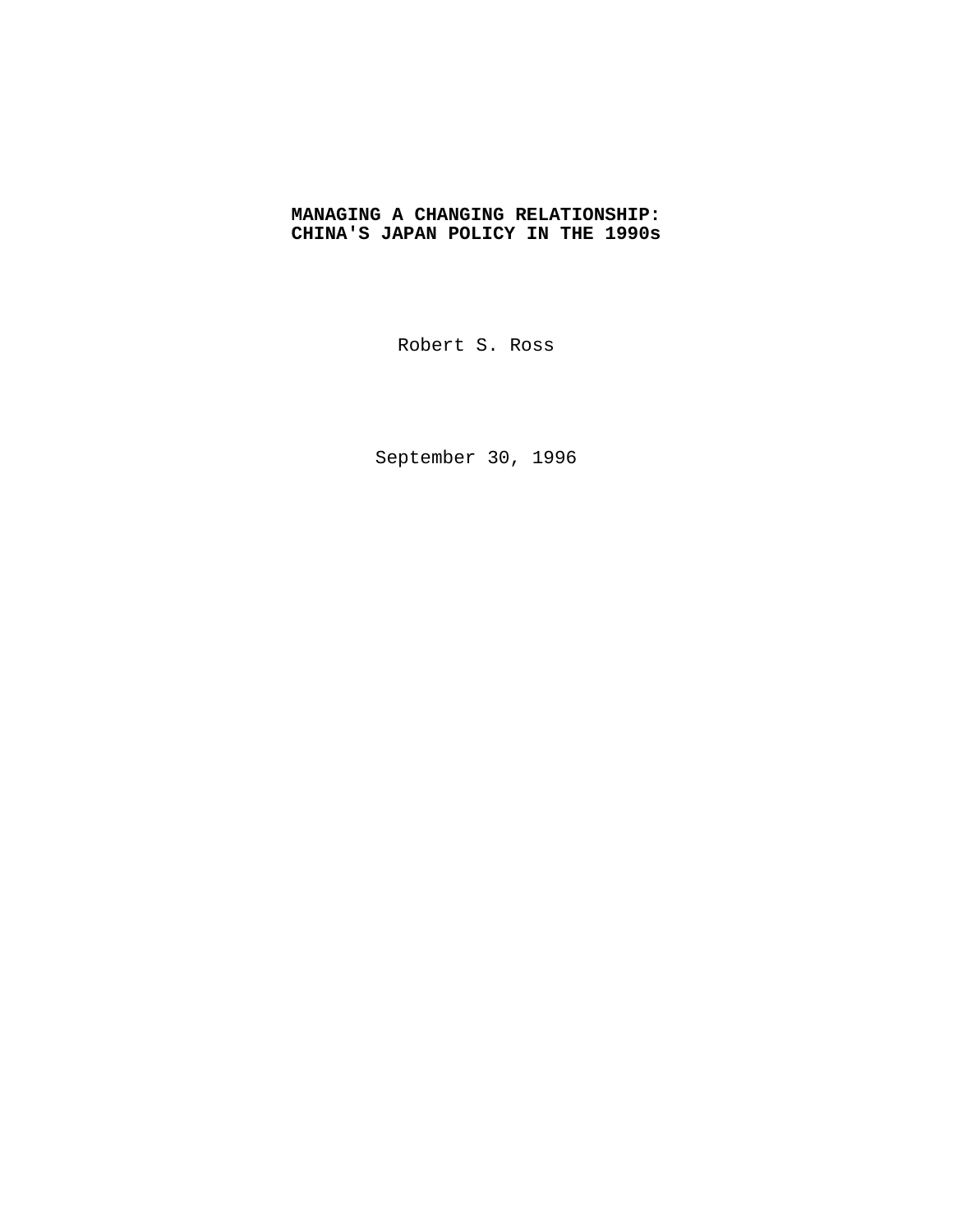#### \*\*\*\*\*

The views expressed in this report are those of the author and do not necessarily reflect the official policy or position of the Department of the Army, the Department of Defense, or the U.S. Government. This report is cleared for public release; distribution is unlimited.

#### \*\*\*\*\*

This monograph was originally presented at the U.S. Army War College Seventh Annual Strategy Conference held April 23-25, 1996, with the assistance of the Office of Net Assessment. The Strategic Studies Institute is pleased to publish the paper as part of its Conference Series.

\*\*\*\*\*

All 1995 and later Strategic Studies Institute (SSI) monographs are available on the Strategic Studies Institute Homepage for electronic dissemination. SSI's Homepage address is: http://carlisle-www.army.mil/usassi/

\*\*\*\*\*

Comments pertaining to this monograph are invited and should be forwarded to: Director, Strategic Studies Institute, U.S. Army War College, Carlisle Barracks, PA 17013-5244. Comments also may be conveyed directly to the Conference Organizer, Dr. Earl H. Tilford, Jr., by calling commercial (717) 245-4086 or DSN 242-4086. Copies of this report may be obtained from the Publications and Production Office by calling commercial (717) 245-4133, DSN 242-4133, FAX (717) 245-3820, or via the Internet at rummelr@carlisle-emh2.army.mil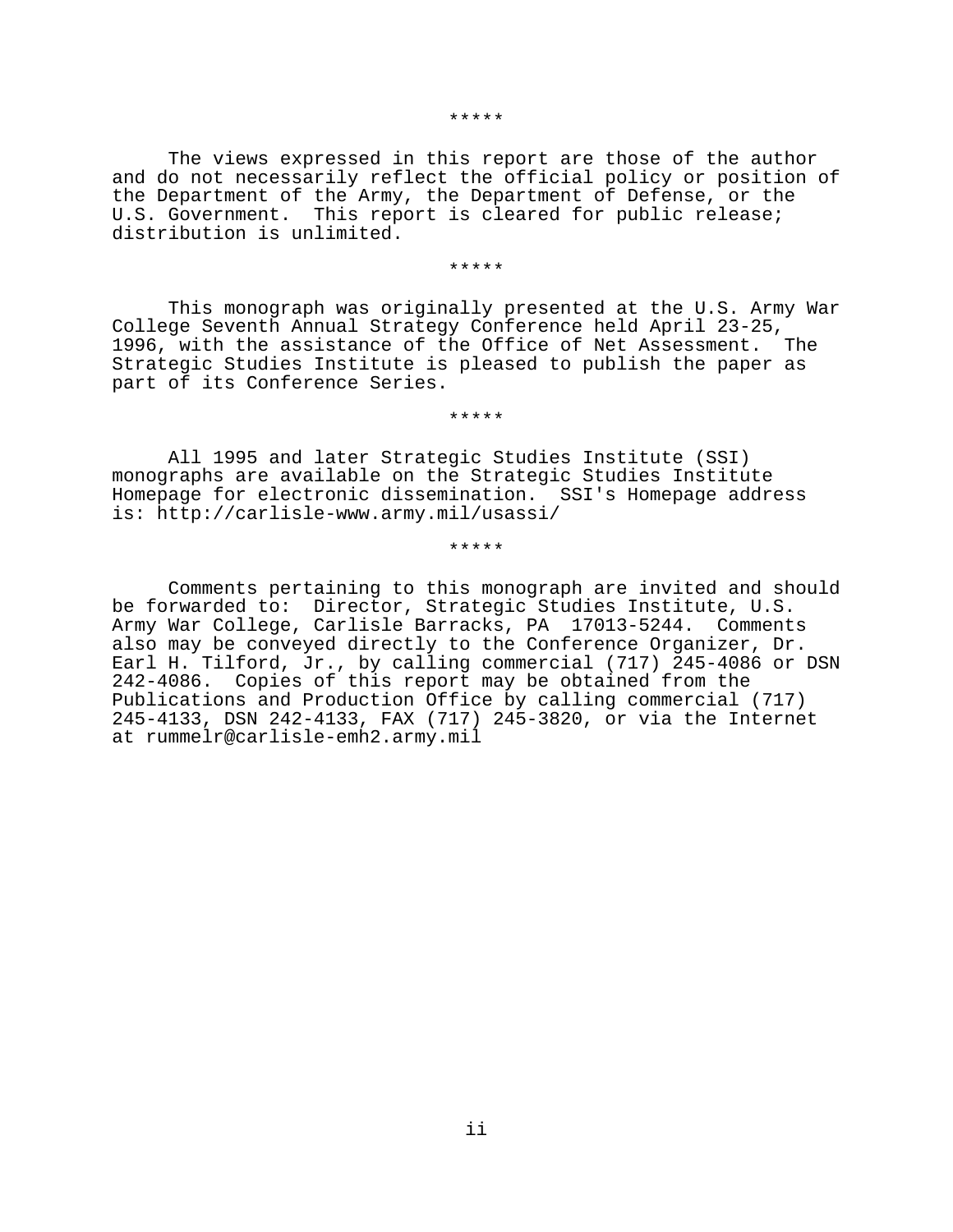### **FOREWORD**

In April 1996, the Army War College's Strategic Studies Institute held its Seventh Annual Strategy Conference. This year's theme was, "China into the 21st Century: Strategic Partner and . . . or Peer Competitor." The author of the following monograph, Dr. Robert S. Ross, of Harvard University's Fairbank Center for East Asian Research, argues that Japan's relationship with China is a key element in the evolving East Asian security structure. From Beijing's perspective, China's Japan policy rivals its relationship with the United States in relative strategic importance. Japan's economic strength and its potential military power make it a major factor in Chinese security calculations.

Many of the same factors that affect Sino-American relations and Sino-Russian relations are integral to the relationship between Beijing and Tokyo. Among these are Chinese treatment of dissidents, the Taiwan issue, economic investment, and Japanese military policy and strategy. Today Japanese and Chinese interests compete in many areas, requiring tolerance, patience and diplomatic sophistication to keep competition from evolving into conflict. In the future, these challenges are likely to grow in complexity.

Perhaps as a legacy of the Cold War, those of us in the strategic analysis community on this side of the Pacific tend to see the world in terms of bilateral relationships with the United States. Professor Ross's thoughtful monograph illustrates the greater complexity of international interactions. In this century, the United States has faced tremendous challenges in East Asia, with conflict erupting into warfare with both China and Japan. For that reason alone, Professor Ross's essay warrants a close reading by strategists and policymakers alike.

> RICHARD H. WITHERSPOON Colonel, U.S. Army Director, Strategic Studies Institute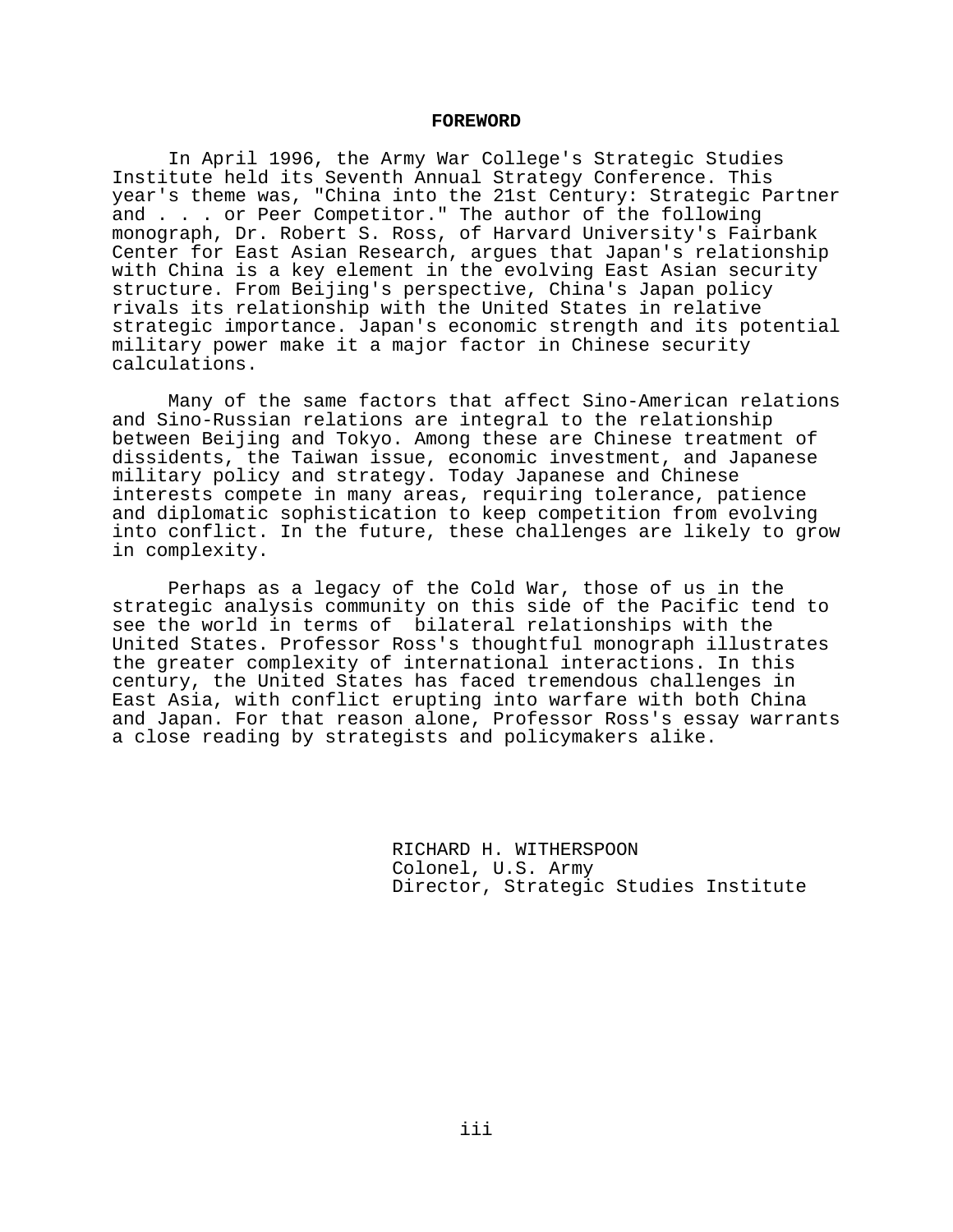# **BIOGRAPHICAL SKETCH OF THE AUTHOR**

ROBERT S. ROSS is an Associate Professor of Political Science at Boston College and a Research Associate of the John King Fairbank Center for East Asian Research at Harvard University. His most recent works are Negotiating Cooperation: U.S.-China Relations, 1969-1989 and East Asia in Transition: Toward a New Regional Order. He is currently writing a book on the rise of China and East Asian security and a book on Chinese foreign policy with Andrew J. Nathan. Professor Ross is a member of the National Committee for U.S.-China Relations, the United States Committee of the Council for Security Cooperation in the Asia-Pacific, and the International Institute for Strategic Studies.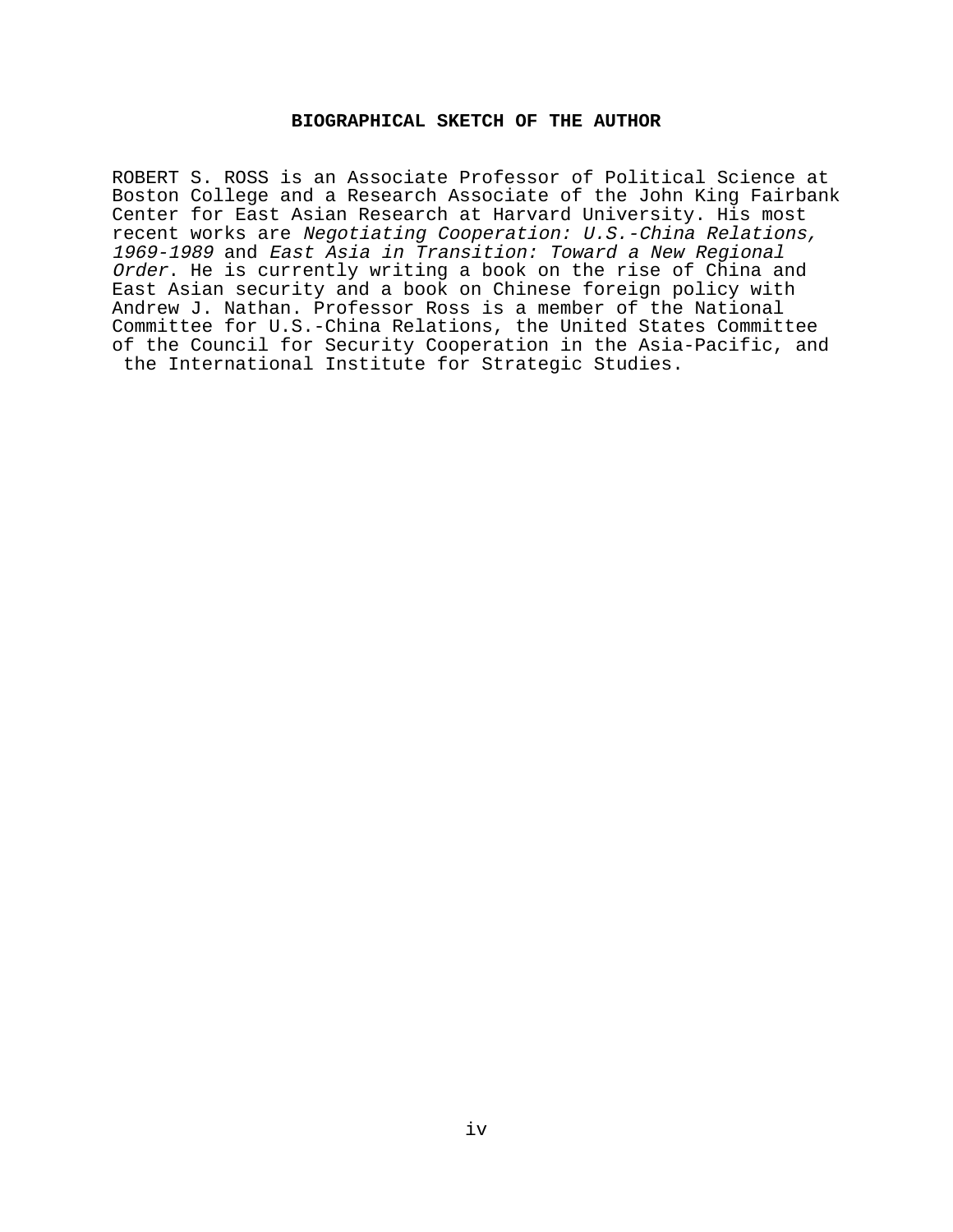# **MANAGING A CHANGING RELATIONSHIP: CHINA'S JAPAN POLICY IN THE 1990s**

## **Introduction**.

China's Japan policy is a central component of China's overall security policy, rivaling the U.S.-China relationship in importance. As both an economic and potential military great power, Japan has the ability to make a significant contribution to Chinese security. It can contribute to Chinese economic development and become a partner in managing regional security issues in the interest of stability in East Asia and their respective national interests. Alternatively, over the longer term, Japan has the ability to become a major threat to vital Chinese interests. Should Sino-Japanese security relations deteriorate, Tokyo could deny China access to its economic resources, including the Japanese market, and its capital and technology, and it could influence other countries in East Asia to do the same. This would have a significant impact on Chinese economic development and Beijing's long-term military modernization program. Japan could also participate in a regional coalition aimed at China and, most alarming, if it realized its considerable offensive military potential, it could directly influence the regional balance of power and regional diplomacy to China's strategic detriment.

China has a lot at stake in Sino-Japanese relations. To maximize the benefits and minimize the prospects for adverse trends, Beijing must carefully manage the relationship, seeking to consolidate cooperative trends, to avoid the development of unnecessary conflict, and to minimize the impact of basic conflict of interests. Simultaneously, without undermining its cooperative efforts toward Japan, Beijing must also develop the domestic resources necessary to contend with an economically, technologically, and militarily more capable Japan; it has to play catch-up to a potential great power threat. Finally, Chinese policymakers must pay close attention to contemporary trends in Japanese foreign and defense policy, including policy toward China, assessing the impact of changing Japanese policy on Chinese security interests. In response, they must develop a nuanced policy that discourages detrimental trends in Japanese policy while not undermining the prospects for bilateral cooperation.

The challenges of China's Japan policy are considerable. Even under the best of circumstances, Chinese leaders would be hard-pressed to develop a Japan policy that could satisfy these competing demands. Yet, contemporary circumstances make the task all the more difficult. Recent developments in Chinese relations with Taiwan and the United States impact Japanese foreign policy,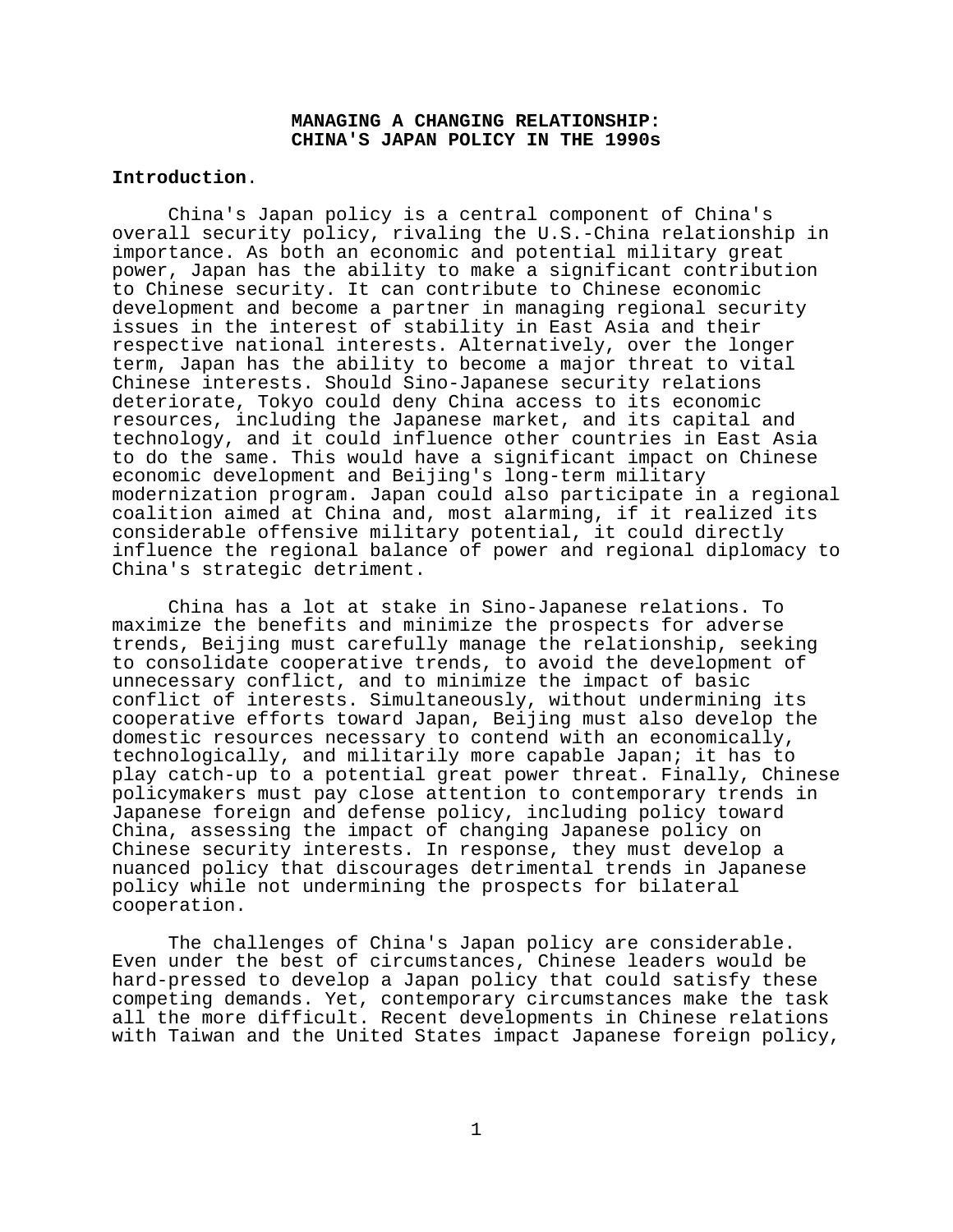and domestic politics in Beijing and Tokyo complicate the process of sustaining nuanced foreign policies and cooperative bilateral relations. It is far from clear that, in these complex circumstances, Chinese policymakers have either the diplomatic skill or the political flexibility to meet the challenge of sustaining Sino-Japanese cooperation.

# **Japan, Multipolarity, and the 21st Century**.

Chinese leaders share the global appreciation for the reduced tensions of the post-Cold War era. As much as any other country, China contributed to the positive outcome of the Cold War, and it welcomes the opportunity to end the high level military readiness and economic dislocations associated with the Soviet threat and to focus its scarce domestic resources on economic development.

Nonetheless, Chinese leaders also share in the widespread apprehension that the current relief from high levels of international tension may be short-lived. They do not believe that power politics has ended or that there is any guarantee that there will be long-term stability in international politics or great power relations. As Premier Li Peng explained in his March 1996 Report on the Work of the Government to the National People's Congress, "The world . . . is still full of contradictions. Hegemonism and power politics are the roots of instability in the world."<sup>1</sup> This attitude was repeated by a senior Chinese journalist, who explained that looking toward the 21st century, "all is not well in the world. Hegemonism and power politics will remain the principal barriers to . . . peace and stability. $"$ 

A key component of this perspective is the shifting relations among the great powers in the transition to a multipolar balance of power in East Asia. While acknowledging that the United States is the only superpower, Chinese policymakers understand that uneven rates of change among the great powers will gradually produce a more equitable regional distribution of power in the 21st century. Once again, Li Peng described well the Chinese perspective, arguing that "the world is developing toward multipolarization at an accelerating pace."3 A retired senior Chinese diplomat observed that since the end of the Cold War, "the world has been moving with a dizzying pace toward multipolarity."4 In this evolving situation, international conflict and cooperation will be determined by great power relations. "In a multipolar world, the single superpower and the many powers may cooperate when their interests collide, and clash when their interests conflict."<sup>5</sup> In the 21st century, the great powers "will engage in mutual competition, mutual restraint, and mutual cooperation."6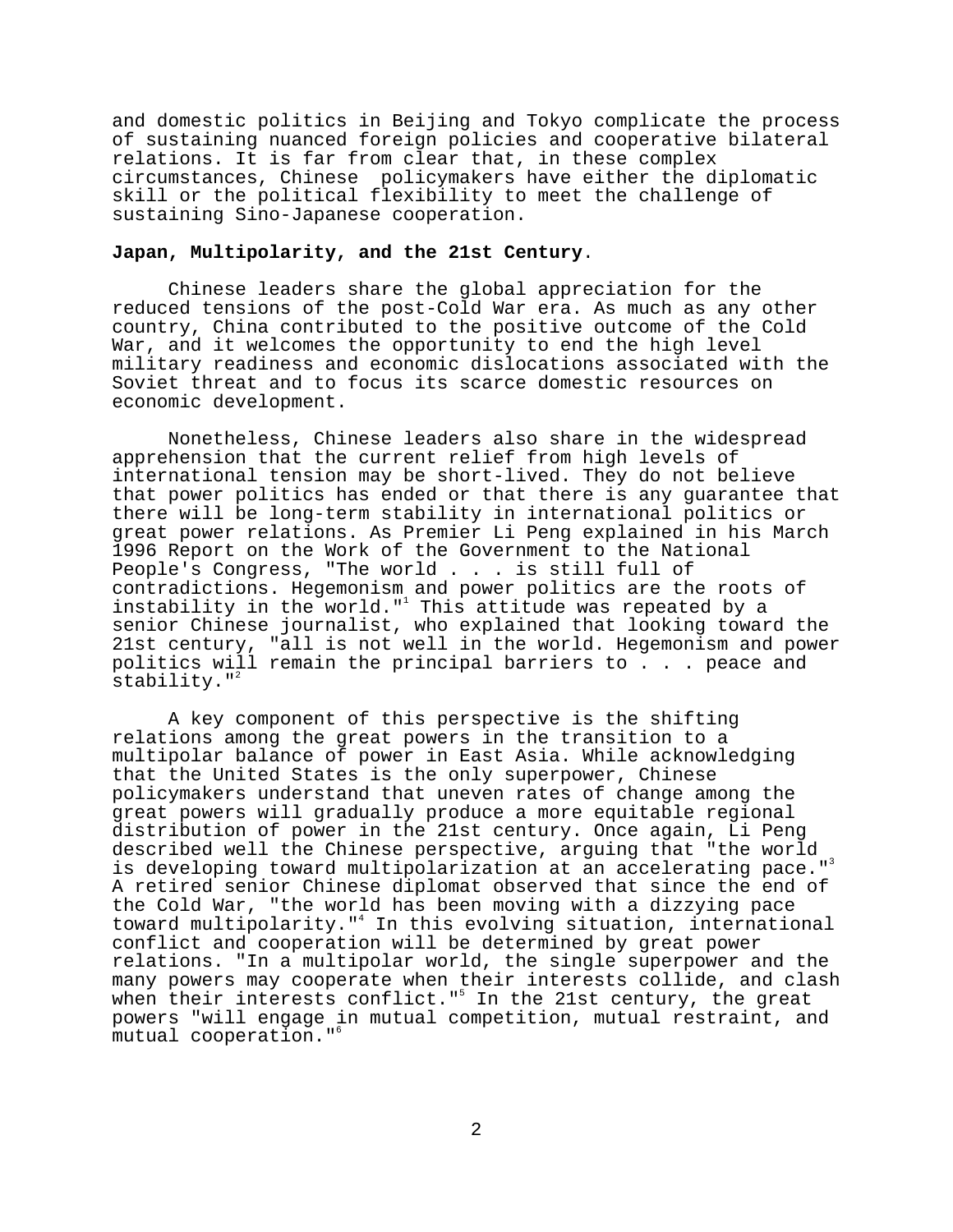Central to China's understanding of East Asian security in the 21st century is its assessment of Japan's likely future role in the multipolar balance of power. The Chinese perceive Japan as a rising power determined to play a major independent role in the regional balance. Foreign Minister Qian Qichen observed that Japan "is not reconciled to being only an economic power but hopes to play a major role as a big power in international affairs."<sup>7</sup> Chen Peiyao, director of the Shanghai Institute of International Studies, argues that Japan aims to become the economic and political leader of East Asia and has started to compete actively with the United States for regional influence.<sup>8</sup> Chinese analysts also point to Japan's increasing effort to become a permanent member of the United Nations (UN) Security Council and its growing military participation in U.S. peacekeeping activities, including its participation in the UN intervention in Cambodia, as evidence of its political ambitions.<sup>9</sup>

Compounding Chinese concern regarding Japanese intentions is its appraisal of Japanese capabilities. Japanese great power economic capabilities are well known. Japanese business has become the importance source of new direct foreign investment for the Association of Southeast Asian Nations (ASEAN) countries, displacing the American role as the primary source of industrial growth for such countries as Thailand, Malaysia, and Indonesia. Japan also makes an important contribution to economic development and continued growth in Taiwan. Tokyo's regional economic influence can readily translate into political influence, potentially enabling Japan to influence the foreign policies of many East Asian countries.

More significant, however, than Japanese economic influence is its potential military capability. Chinese leaders frequently point out that power in the 21st century will increasingly rest on comprehensive national strength, and that economic and technological capabilities are central to the development of such power. Yet, the implications of this analysis are not only that economic capabilities will play an increasing role in great power competition, but also that technological and economic capabilities will be increasingly important in determining the strategic balance of power and the outcome of military competition. Certainly, the display of U.S. capabilities during the Gulf War revealed the post-Cold War continued importance both of military power and of technology in producing such power. Thus, Ding Henggao, head of China's Commission on National Defense, Science, Technology and Industry, pointed out that: "The explosive growth of modern technology is having an increasingly profound impact on military affairs"10 and that defense S&T (science and technology) "plays an irreplaceable role in boosting China's defense capability and comprehensive national strength." $11$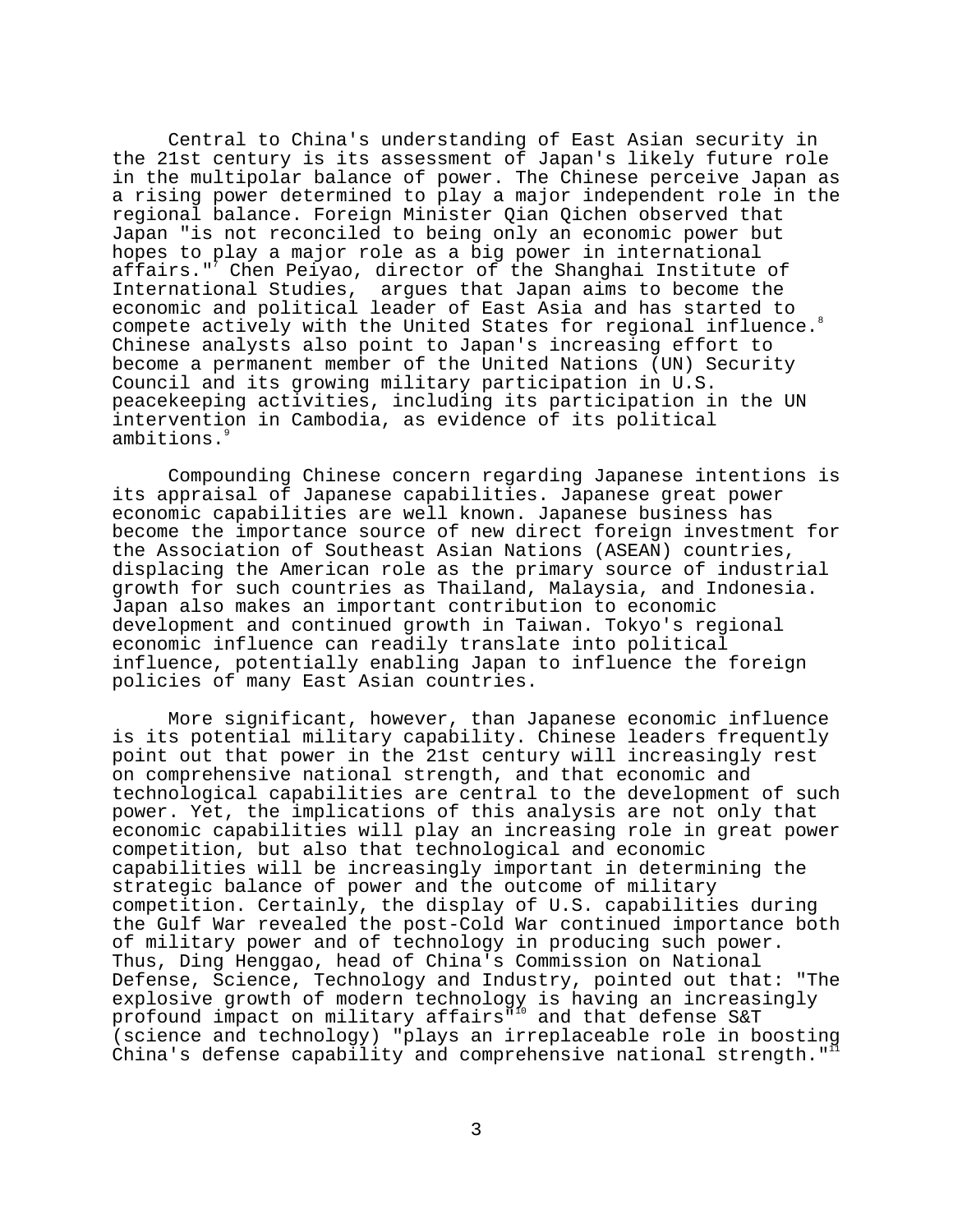Chinese leaders are convinced that military capabilities will play a decisive role in great power relations and that Japan, despite its relationship with the United States and domestic political and societal restraints on military activism, is well positioned to be a formidable military great power. Japan's military acquisition program makes clear that Japan "harbors a strong desire to play a bigger military role in the world."<sup>12</sup> Although Japan has not developed significant offensive capabilities, the steady increase in its defense budget since the late 1970s has produced a modern and formidable defense establishment.<sup>13</sup> Apart from the United States, Japan has Apart from the United States, Japan has more major warships than any other Asian country and any European member of NATO. It already deploys in Asia more submarines, escort ships and mine warfare units than the United States; indeed, after the U.S. Seventh Fleet completes its scheduled downsizing, Japan will have more major vessels in East Asia than the United States. Moreover, this is a new and modern navy, having been built in the last 15 years. Almost all of Japan's naval vessels are constructed and equipped with highly advanced technology, such as Aegis technology. Finally, Japan already possesses the technology to build, support, and manage aircraft carriers; it deployed aircraft carriers over 50 years ago during World War II.<sup>1</sup>

 Japan is also constructing an advanced air force. Based on the technology of the U.S. F-16C/D, Japan's FSX will be far superior to any aircraft that China can manufacture, and it will be at least as capable as any aircraft China can import from Russia or from anywhere else, but with the important advantage of domestic production. Japan is also purchasing Airborne Warning and Control System (AWACS) aircraft from the United States. Thus, Japan possesses or is developing advanced conventional naval and air capabilities based on weaponry and technology far superior to that which China possesses or can look forward to developing during the next decade.<sup>1</sup>

Finally, China is concerned by Japan's determination to develop a sophisticated nuclear weapons program. Japan's interest in plutonium-based nuclear reactors and its advanced-technology civilian rocket program indicate Japanese possession of advanced strategic nuclear capability. One Chinese report noted Japanese stockpiling of plutonium and its acquisition of uranium enrichment, commenting that the only use of such minerals and technology is in the manufacture of nuclear weapons. It also observed that the capability of Tokyo's nuclear delivery systems rank Japan third, behind only the United States and Russia.<sup>1</sup> Tokyo has also been developing the technology to construct advanced nonstrategic missile systems with various ranges and deployments. "Spin-ons" of Japanese civilian technology to military uses is an important source of potential Japanese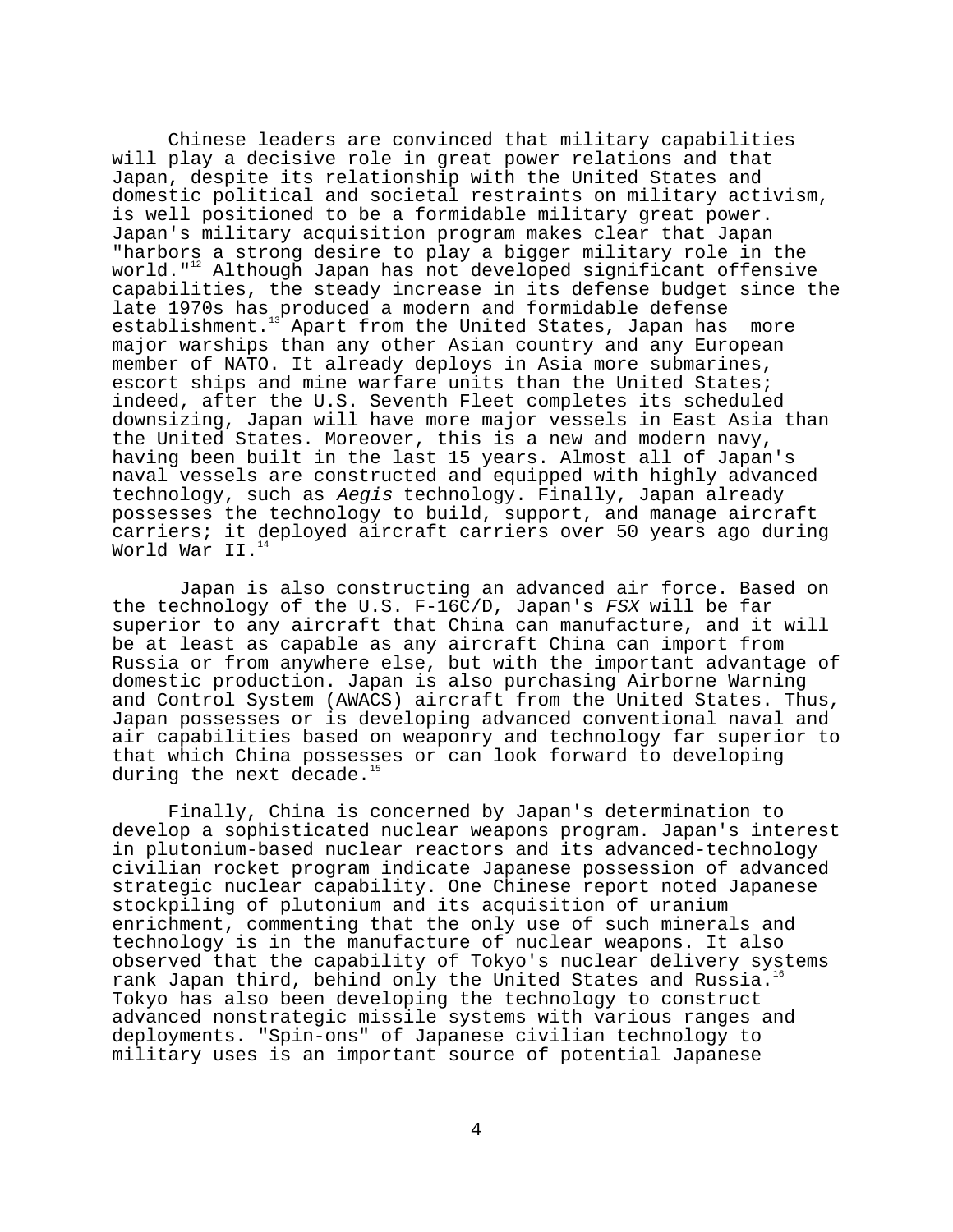strategic power. $17$ 

This combination of Japanese economic resources and strategic potential creates heightened Chinese concern for Japan's future regional role. In many respects, Japan has the ability to "turn on a dime." Moreover, unlike policymakers in the United States and other western countries, Chinese leaders give reduced weight to Japan's current reluctance to expand its military role in world affairs. While acknowledging that domestic opinion in Japan continues to restrain Tokyo's foreign policy options, Chinese leaders have a longer historical perspective on the role of domestic politics and culture on Japanese foreign policy. Japan's occupation of China during the 1930s and 1940s teaches that Japanese potential for domestic "militarism" can be as influential as "pacifism" and that such "militarism" can lead to regional instability with serious implications for Chinese security.

Thus, as Chinese leaders look toward the 21st century, they must be concerned about Japanese intentions. Indeed, not too long ago most of the research analysts in China's Central Military Commission reportedly concluded that Japan will become a major military power and, in the context of continued Soviet weakness, that it will target its strategy and capabilities against China, "challenging China politically and militarily."<sup>18</sup> It is thus incumbent on Chinese leaders to develop a foreign policy toward Japan that consolidates the foundation of Sino-Japanese cooperation and that maximizes Tokyo's incentive to deemphasize the military instruments of diplomacy.

### **Consolidating Cooperation**.

In many respects, China can draw considerable confidence from the current status of Sino-Japanese relations. For an historically troubled relationship and one that has considerable potential for heightened tension and conflict, the two sides have developed foreign policies and a bilateral relationship that suggests a long-term ability to manage and constrain the inevitable competition that will develop between two great powers in close proximity that are simultaneously developing expanded economic, political and military roles in East Asia--their common strategic backyard.

A crucial component of contemporary Sino-Japanese relations that helps reassure Chinese leaders of the prospects for longterm stability and contributes to Chinese ability to prepare for instability is bilateral economic cooperation. Sino-Japanese economic relations can provide the capital and technology required to modernize China's economy and defense capabilities. Equally important, over the long term it can provide powerful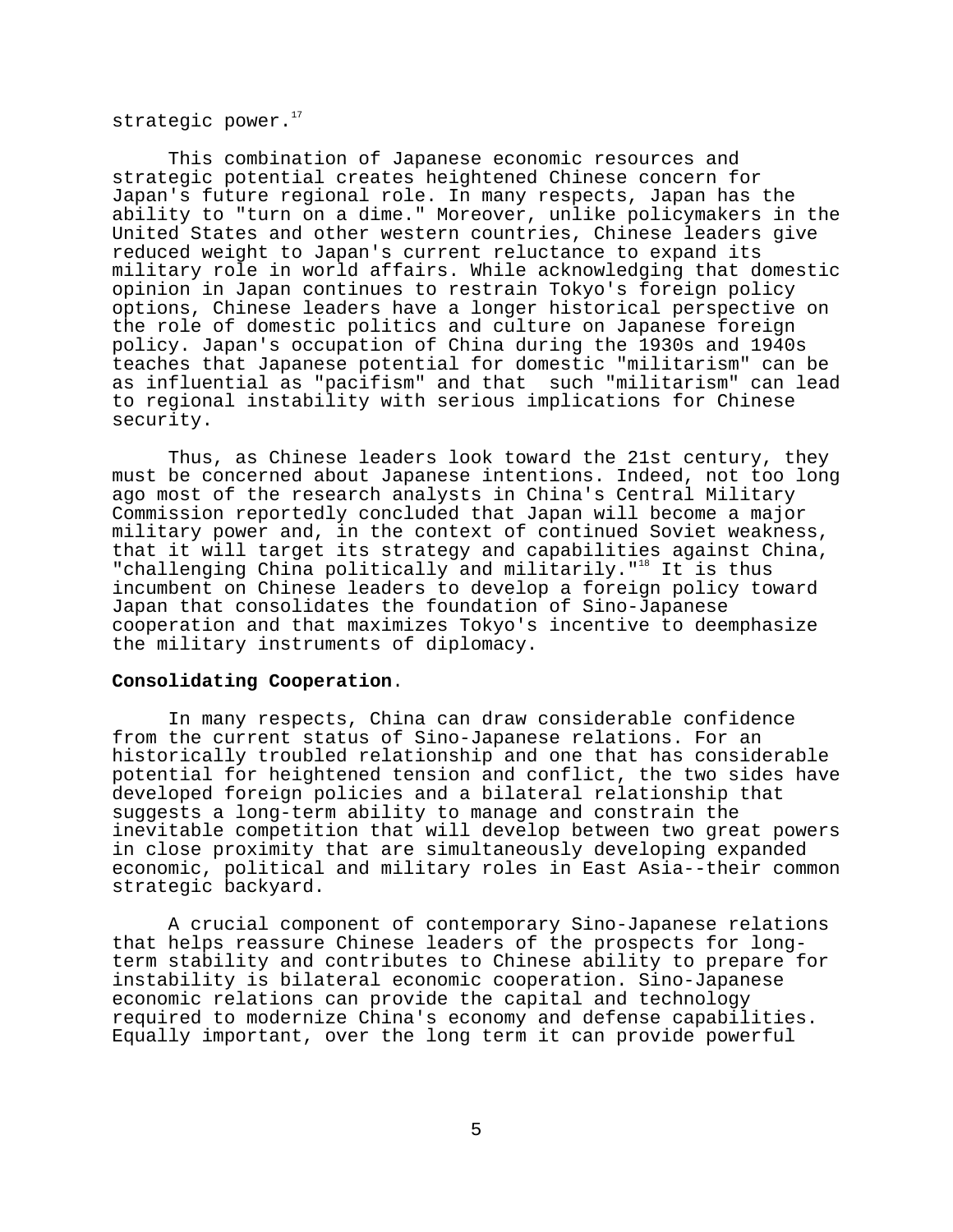economic and social incentives for leaders in both countries to maintain cooperation and to find peaceful solutions to bilateral conflicts. To the extent that interest groups develop in Japan that benefit from Japanese participation in Chinese economic development, they can encourage politicians to consider compromise solutions to conflicts of interests. This dynamic is apparent in U.S.-China relations, in which U.S. business interests have been instrumental in the annual efforts by the White House to maintain China's Most Favored Nation (MFN) trading status. Economic cooperation can create a foundation for cooperative relations which can exist amid developing political conflict.

Recent trends in Sino-Japanese economic relations are encouraging. Japan is China's largest trading partner. In 1995, total merchandise trade increased to nearly U.S. \$58 billion, a nearly 25 percent increase over 1994; China's imports from Japan grew by over 17 percent to nearly U.S. \$22 billion. Chinese exports to Japan play an important role in Beijing's efforts to accumulate hard currency. Exports grew by 30 percent to nearly U.S. \$36 billion, yielding China a U.S.\$14 billion trade surplus with Japan.<sup>19</sup> Although this trade surplus may create friction with Japan, it is a manageable amount, especially insofar as Japan continues to run an overall trade surplus.

China is also an important export market for Japanese manufactured goods. In 1994, China was Japan's fifth largest export market, significantly contributing to Japanese employment and stable economic growth. $^{z_0}$  In the future, the Chinese consumer market should become increasingly important for Japan, as Chinese economic development spreads beyond coastal cities and major industrial centers, stimulating increased Chinese demand for high-end imported consumer goods.

Especially important for the economic and political relationship is the trend for Japanese investment in China. Through the 1980s and early 1990s, Japanese investors showed little interest in China. Through 1989, Japan had provided only 8 percent of the direct foreign investment in China and only 1 percent of Japan's total direct foreign investment and 6 percent of its direct foreign investment in Asia. $^{21}$  The dearth of investment aroused suspicions in China over Japanese attitudes toward China, particularly insofar as the minimal investment led to little technology transfer.

This trend began a fundamental turnaround in 1992. Between March 1992 and March 1993, new Japanese investment in China increased by 87 percent over the previous year and three times that of 1989-1990, while total Japanese overseas investment dropped by 18 percent. By 1993, Japan had become the fourth largest investor in China, surpassing Germany.<sup>22</sup> Sino-Japanese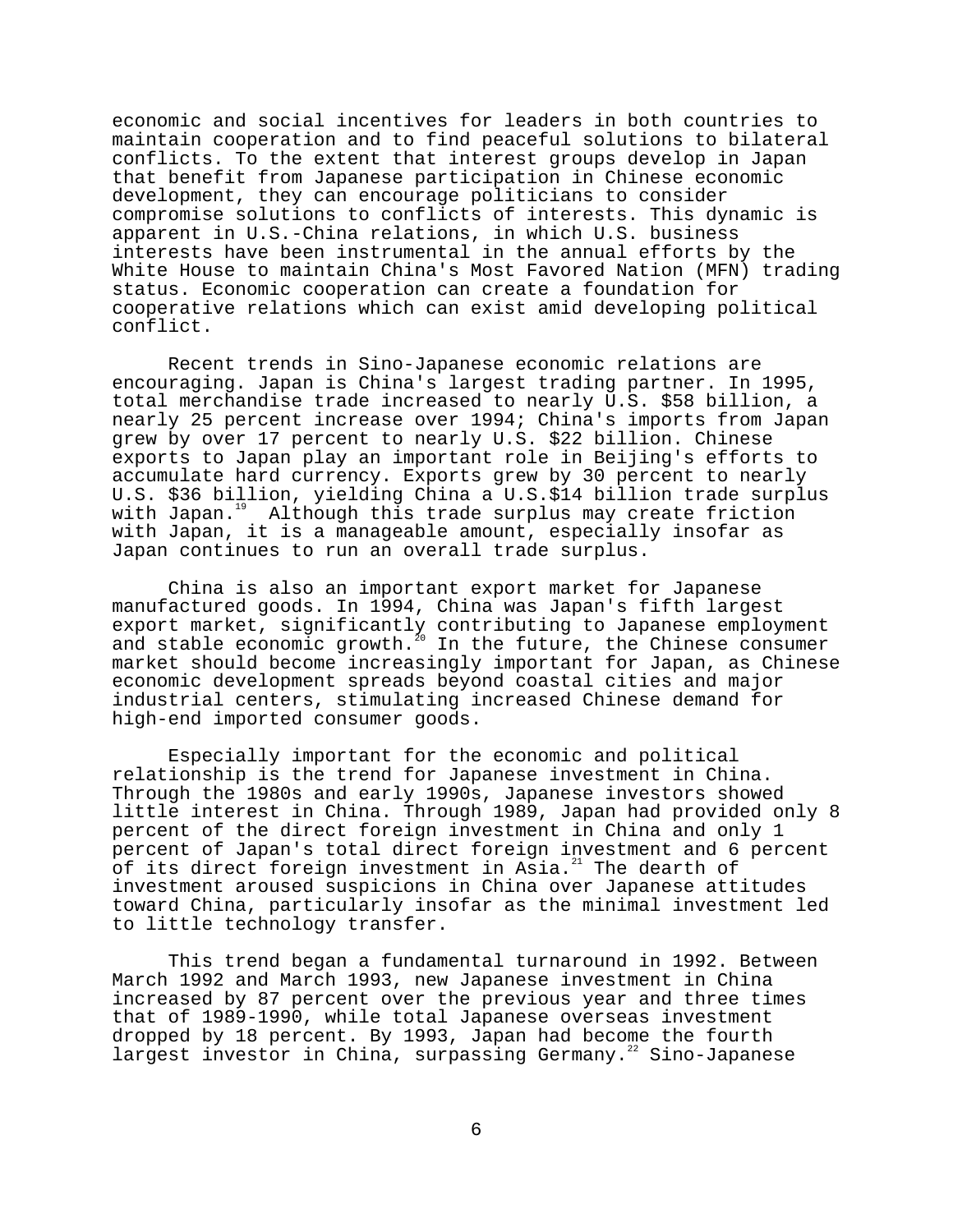investment relations took another positive turn in 1995. In the first 6 months of 1995, actual Japanese capital input into China increased nearly 48 percent over the same period in 1994. More importantly, in 1995 large Japanese firms, including Matsushita, NEC and Toyota, began investing in large-scale Chinese manufacturing projects involving high-technology industries.<sup>23</sup> Japanese capital is now beginning to make a significant contribution to Chinese economic development. Moreover, this trend has important implications for the Sino-Japanese political relationship, creating a significant Japanese economic interest in stable political relations.

Finally, Japan's important loan program to China also contributes to Chinese economic development. Between 1979 and 1995, Japan's three yen loan packages for China amounted to approximately 1.6 trillion yen. The annual interest rate for the loans has been a mere 2.3 percent and China has 30 years to repay the loans, with an additional 10 years of "deferment." In preliminary negotiations for the fourth loan package covering 1996-1998, Tokyo agreed to loan Beijing an additional 580 billion yen to help in the construction of 40 projects, including such important infrastructure projects as airports and water supply systems.<sup>24</sup> In the aftermath of the February 1996 earthquake in Yunnan province, Japan also offered China U.S.\$300,000 in emergency aid.<sup>2</sup>

Complementing the positive developments in trade relations have been constructive developments in political relations. In the aftermath of the June 1989 Tiananmen incident, Japan was the advanced industrial country least inclined to allow ideological considerations to interfere with bilateral ties. There was never any question that Japan would continue to grant yen loans to China and that trade relations would continue uninterrupted. Since then, bilateral summitry has been a common development in relations, including frequent trips back and forth by each country's prime minister and a historic visit to Beijing by the Japanese emperor. The dialogue in these meetings has been free of the friction that so often characterizes meetings between U.S. and Chinese diplomats, despite the existence of various Sino-Japanese conflicts of interest.

The absence of ideological conflict has allowed Japan to engage Chinese leaders in a regular security dialogue. Since the two sides agreed to hold the security meetings in 1993, they have held three such meetings, the most recent in January 1996. Prior to the 1996 meeting, separate meetings had been held between foreign ministry and defense department officials. In 1996, Tokyo and Beijing held a joint session of diplomatic and defense officials, including Chinese General Xiong Guankai. Annual, lowprofile meetings such as these offer regular opportunities for each side to express concerns about the other's defense and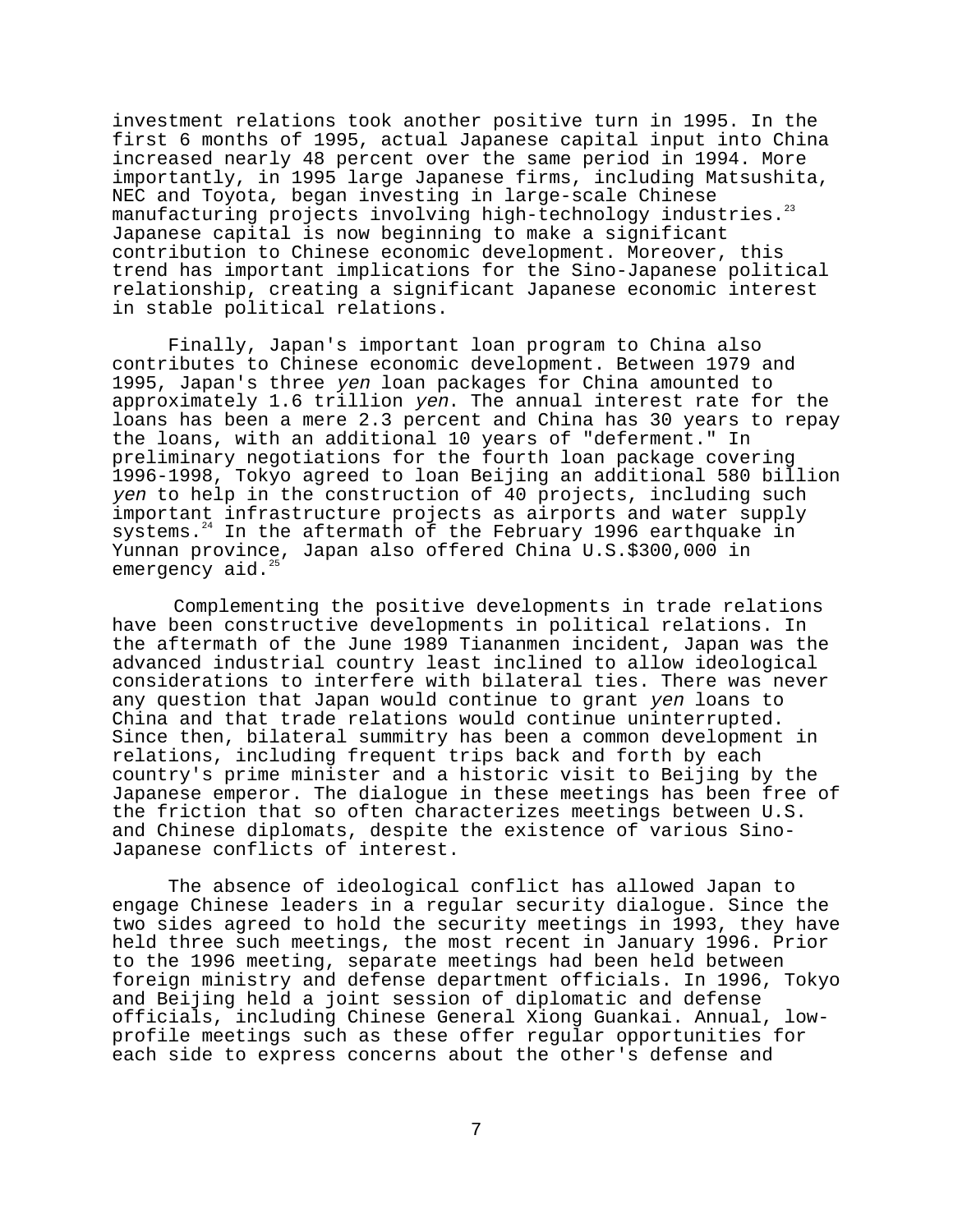foreign policies, including trends in their respective defense budgets. $26$  Bilateral dialogues can also be conducive to dealing with specific issues. After tensions developed in January 1996, in early March the Japanese and Chinese foreign ministers agreed to open bilateral talks over economic development of the waters surrounding the disputed Diaoyutai/Senkaku islands.<sup>2</sup>

## **New Directions in Sino-Japanese Relations**.

The cooperative trends in Sino-Japanese relations have been developing since the early stages of the post-Mao period, when extensive economic, societal, and diplomatic contacts became possible. Recent trends in Japanese security policy and in Japan's China policy have begun to elicit growing concern in the Chinese leadership. Chinese leaders must contend with what they perceive to be the emergence of a potential countervailing trend in Japanese foreign policy.

One aspect of this trend concerns U.S.-Japan security cooperation. Chinese leaders clearly understand that U.S.-Japan security cooperation plays an important role in restraining Japanese military development. But should they conclude that the post-Cold War U.S.-Japan relationship is moving from maintaining the option for Tokyo and Washington of enhanced future cooperation against an unidentified threat toward contemporary strategic cooperation against China, Beijing would view U.S.- Japan security cooperation with considerable alarm.

Beginning in early March 1995, following the release of the 1995 U.S. Defense Department report on the East Asia Strategic Initiative, China began to express doubts about the direction of the U.S.-Japan relationship. Among the various aspects of the Pentagon report that aroused concern in Beijing was U.S. interest in strengthening U.S.-Japan strategic cooperation and American interest in bolstering specific Japanese defense capabilities. Beijing expressed concern that in the post-Cold War era, now that the Soviet threat had ended, America sought expanded strategic cooperation with Japan. China wondered whether this new direction in U.S.-Japan relations was in response to the "China threat" and if it was aimed at "containing" China.28 Then, in February 1996, in preparation for President William Clinton's April visit to Tokyo, White House officials reportedly sought to include, in a joint U.S.-Japan statement on security, a reference to Chinese military modernization.<sup>30</sup>

This trend culminated in April 1996, when President Clinton traveled to Tokyo for a U.S.-Japan summit, signed the U.S.-Japan Joint Declaration on Security, and reached agreement on Principles for U.S.-Japan Defense Cooperation. The agreements called for greater Japanese military responsibility in the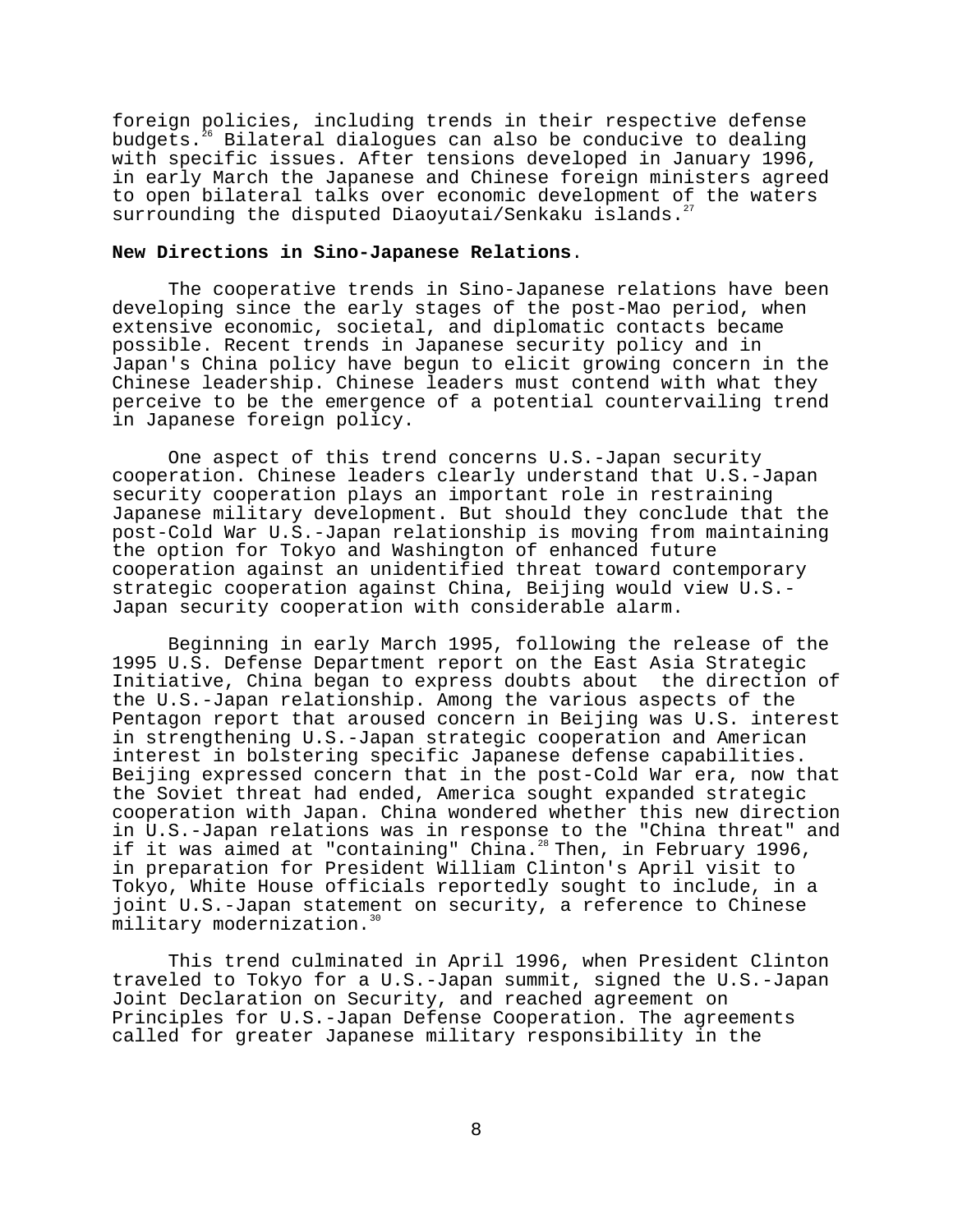alliance, including (for the first time) responsibility in joint defense operations throughout Asia, suggesting to Chinese leaders that the alliance could promote rather than inhibit the Japanese defense build-up and be used against China. Chinese media argued that the agreement was a "dangerous signal" that Japan has been "brought into U.S. global strategy" and that the agreement will "strengthen coordination with the actions of U.S. troops" in Asia.<sup>30</sup> It "gives the feeling" that the two countries "work handin-hand to dominate the Asia-Pacific region."<sup>31</sup> The Chinese media also argued that the expansion of Japanese military activities "is bound to evoke the vigilance . . . against Japan's advance toward becoming a military power," and that in the long run, there is no doubt that the aim is to keep a close watch on China.

Coinciding with the initiative in U.S. policy toward Japan has been a corresponding Japanese interest in bolstering its relationship with the United States in response to the development in Chinese power. Although concern for the Chinese military is not as great in Japan as in the United States, Chinese economic and defense modernization has elicited increased Japanese attention. Chinese military maneuvers during the 1996 Taiwan Straits crisis elicited increased Japanese attention to Chinese capabilities and led many Japanese to question the wisdom of reducing the U.S. military presence on Japan.<sup>33</sup> Coinciding with these developments is the prospect for U.S.-Japan strategic cooperation against Chinese security interests. In February 1996, Tokyo and Washington agreed to conduct a study on theater missile defense (TMD). Japanese sources also report that the United States, to heighten Japanese security concerns and encourage Japanese interest in cooperation with Washington on TMD, has shared with Tokyo strategic intelligence on China's nuclear capability.<sup>34</sup> The Chinese have argued that an East Asian TMD would be "clearly aimed at China." Should it be deployed, its primary effect will be to "render ineffective" China's limited secondstrike nuclear capability, significantly enhancing Chinese vulnerability to U.S. military power and to potential Japanese nuclear capability. Chinese concern for the strategic consequences of TMD in East Asia have led Beijing to issue a warning that it would reconsider its commitment to participating in a comprehensive test-ban treaty should such a system be deployed.<sup>35</sup>

China still sees considerable positive elements in U.S.- Japan cooperation. It is not opposed to the U.S.-Japan alliance or to the U.S. military presence in Japan. It has not concluded that the alliance is a net detriment to China's interests. On the contrary, Beijing still considers U.S. security ties with Japan a contribution to both Chinese security and regional stability, if only because the alternative--an independent Japan providing for its own defense--remains a far more daunting prospect. There is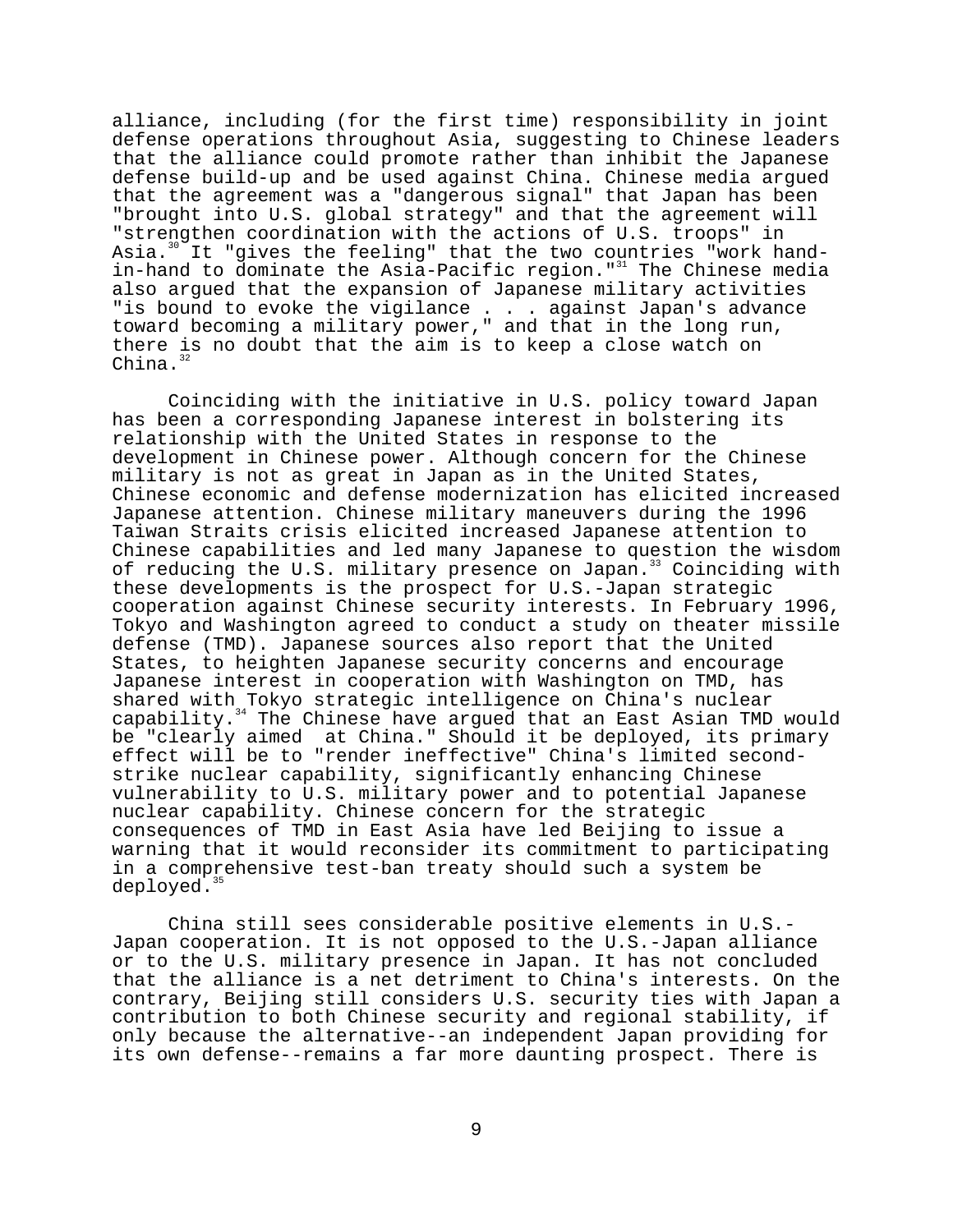now simply greater Chinese ambivalence toward U.S.-Japan relations and uncertainty concerning the outcome of the new trend in security ties.

The second disconcerting element in Japanese foreign policy is the new trend in Japan's China policy and the politics of policy making in Japan. Similar to the new dynamic in U.S. policy making, the demise of the Soviet Union reduced Tokyo's concern for Sino-Japanese strategic cooperation and opened the domestic debate in Japan over China policy. But perhaps even more important was the end of Liberal Democratic Party (LDP) domination of Japanese politics in early 1994. Chinese leaders were not pleased with the emergence of true two-party politics in Japan. Needless to say, Chinese communists are simply more comfortable dealing with one-party governments. But more important, Beijing was apprehensive over the impact of enhanced electoral competition on Japanese foreign policy. China expressed concern that Japanese politicians would have to appeal to mass sentiment to win votes and that domestic politics would play a increasingly significant role in Japanese policy making.36

Since that time, Tokyo's China policy has elicited increased public debate, constraining the flexibility of Japanese policymakers. Of greatest concern to China is the development in Japan of a "Taiwan lobby." In mid 1995, after President Lee Tenghui visited Cornell University in the United States, the Japanese government came under domestic pressure to allow the Taiwanese leader to visit Japan. Japanese opposition politicians pressed for the government to grant Lee a visa to visit Kyoto University, his undergraduate institution, or to invite him or Taiwan Vice Premier Hsu Lee-teh to attend the November 1995 Asia-Pacific Economic Cooperation (APEC) summit in Osaka. China warned that any such visits would place the relationship "in the greatest danger" and Chinese President Jiang Zemin promised to boycott the APEC meeting should either Taiwanese leader attend.<sup>37</sup> Ultimately, Japan succumbed to Chinese pressure and Taiwan was represented in Osaka by Ku Chen-fu, head of Taiwan's Straits Exchange Foundation.

Nonetheless, the trend in Japanese politics was clear. Throughout 1995, politicians from various political parties in Japan were calling for enhanced Japanese-Taiwanese diplomatic contacts. In response, Beijing criticized "pro-Taiwan forces" and warned the Japanese government to oppose any pro-Taiwan activities in Japan. When it seemed that a Japanese cabinet member might participate in a pro-Taiwan demonstration, Beijing made "solemn representations" with the Japanese Foreign Ministry.<sup>3</sup>

Then, during the 1996 Taiwan Straits crisis, hard-line members of the Liberal Democratic Party, reacting to China's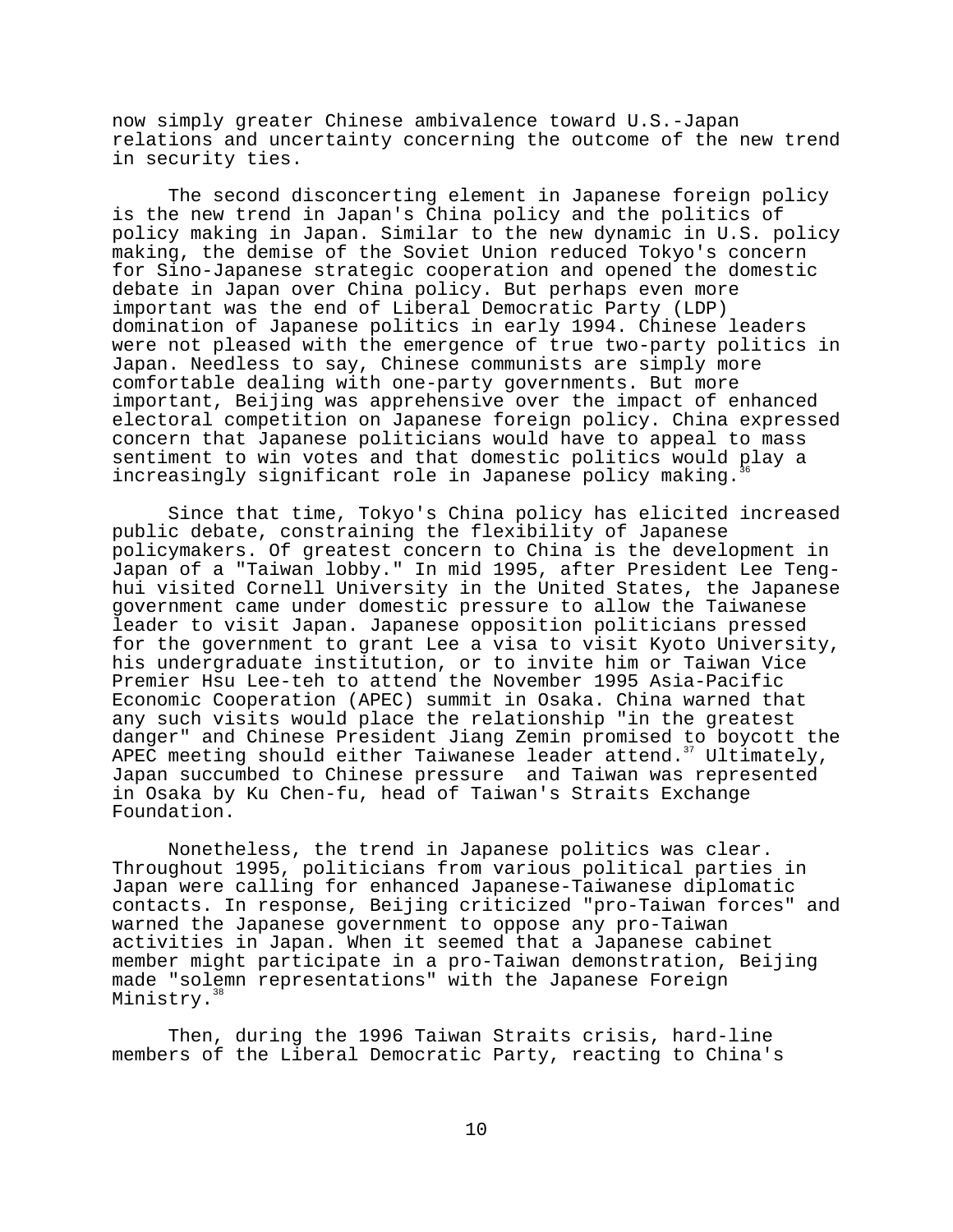military maneuvers, demanded that the Japanese government freeze its yen loans to China. The Japanese Foreign Ministry has been accused of being "weak-kneed" toward China, but in response to the political pressure, the government was compelled to postpone its talks with Beijing over the third round of Japanese yen loans. Japanese Foreign Minister Yukihiko Ikeda advised Chinese Foreign Minister Qian Qichen that in reaction to Chinese nuclear testing and its Taiwan policy, voices in Japan had called for a review of loan program.<sup>39</sup> When asked about the prospect that Japan might freeze the loans, China's foreign ministry spokesman responded that China "would like to send a very clear and unmistakable message to the Japanese side, which is that the issue of Taiwan is purely an internal matter of China which brooks no foreign intervention or interference of any kind."<sup>40</sup> Nevertheless, the "Taiwan issue" is now embedded in Japanese politics, adding an important element of uncertainty to Sino-Japanese relations.

Japanese domestic politics have affected other aspects of Japan's China policy. Japan's response to Beijing's nuclear testing program has elicited Chinese concern. Faced with domestic opposition to Japanese acquiescence to Chinese testing, in September 1995 the Japanese government froze its grant aid to China. Although the amount of the aid was relatively nominal and China issued a low-key reaction, Chinese commentary pointed to domestic forces in Japan that opposed Chinese modernization and Sino-Japanese cooperation and expressed concern for the prospects for the relationship.<sup>4</sup>

The recent tension between Japan and South Korea and Japan and China over disputed islands may also reflect the influence of Japanese domestic politics. In conjunction with its ratification of the Law of the Sea, the Japanese government is under pressure to formally establish a 200-mile economic zone around all Japanese territory. The prospect of such legislation has led to demonstrations throughout South Korea and tension in South Korean-Japanese relations. Beijing's apparent response to Japanese intentions was to send vessels to carry out short-term trial oil drills in the vicinity of the Diaoyutai Islands. In so doing, Beijing likely meant to reassert its claims to the islands while, more quietly than South Korea, warning Japan to avoid placing the dispute high on the bilateral agenda.<sup>42</sup> Japan's changing domestic environment will continue to contribute to Chinese apprehension and uncertainty over the Japanese foreign policy. Although Chinese leaders believe that Japanese policymakers and leading politicians continue to place importance on Sino-Japanese relations and wish to maintain cooperation with China, they also understand that Japanese domestic political instability is a potential source of policy change, insofar as Japanese policymakers could allow political considerations to determine policy. The Taiwan issue, economic relations and other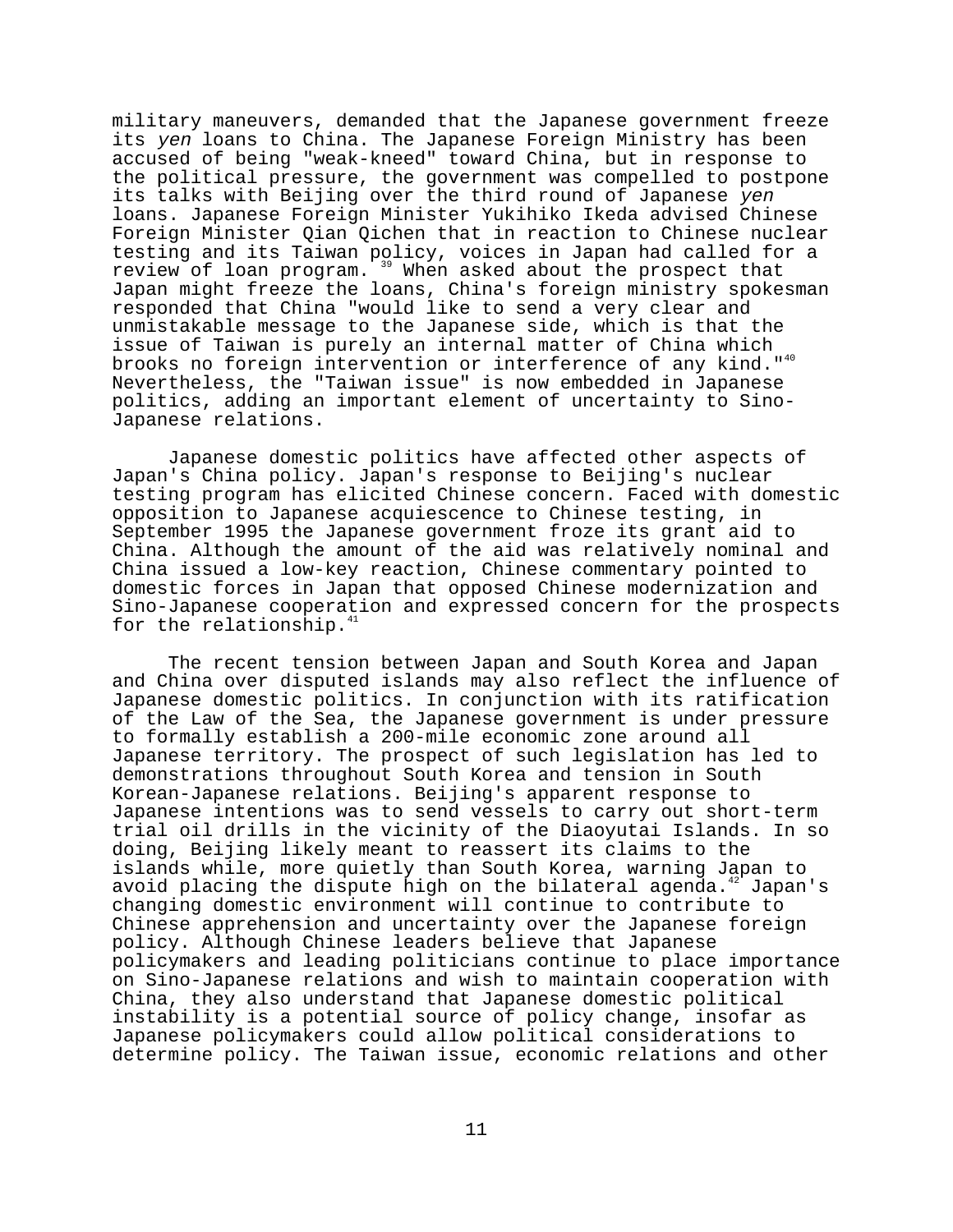bilateral issues could become hostage to Japanese partisan politics.<sup>43</sup>

The combination of Japan's changing strategic relationship with the United States and the politicization of China policy in Japanese domestic politics creates an important element of uncertainty in China concerning the future of Japanese foreign policy, its implications for Chinese security, and for the course of Sino-Japanese relations. How Chinese foreign policy responds to these new challenges to Sino-Japanese relations will be critical in determining the course of the relationship and the politics of East Asia.

#### **Managing a Changing Relationship**.

China's impact on Japan's China policy falls into three categories. The first is Beijing's strategic response to Japanese capabilities and the trend in the bilateral balance of power. The second is Beijing's response to immediate issues in the bilateral relationship and to emerging trends in Japan's China policy. The third category comprises those Chinese policies not necessarily aimed at Japan but which impact Japan's China policy, including policy toward third parties. In each case, the implications of Chinese policy for bilateral relations and Chinese policy alternatives need to be addressed.

China's most fundamental and long-term policy response to the Japanese challenge is economic modernization and, specifically, defense modernization. Beijing cannot but look at Japan's technological and military superiority over China and the prospect that the gap might actually widen before it begins to narrow without considerable apprehension. From this perspective, Chinese leaders express their true intention when they insist that China needs a peaceful international environment in which to modernize its economy and develop the foundation of comprehensive national strength.<sup>44</sup> The longer China can focus its scarce domestic resources on economic modernization, the more secure it will be if and when heightened tension returns to East Asian politics.

But, while laying the economic foundation for national security, Chinese leaders have also decided that they must begin the process of military modernization. To wait to acquire modern weaponry and reduce China's strategic vulnerability until the security situation requires it would ensure Chinese strategic inferiority when the weaponry is needed most. This is as true for nuclear weaponry as it is for conventional weaponry, insofar as the long-term survival of China's second-strike capability is in doubt. Ding Henggao made this point when explaining why China needs to modernize its defense capability: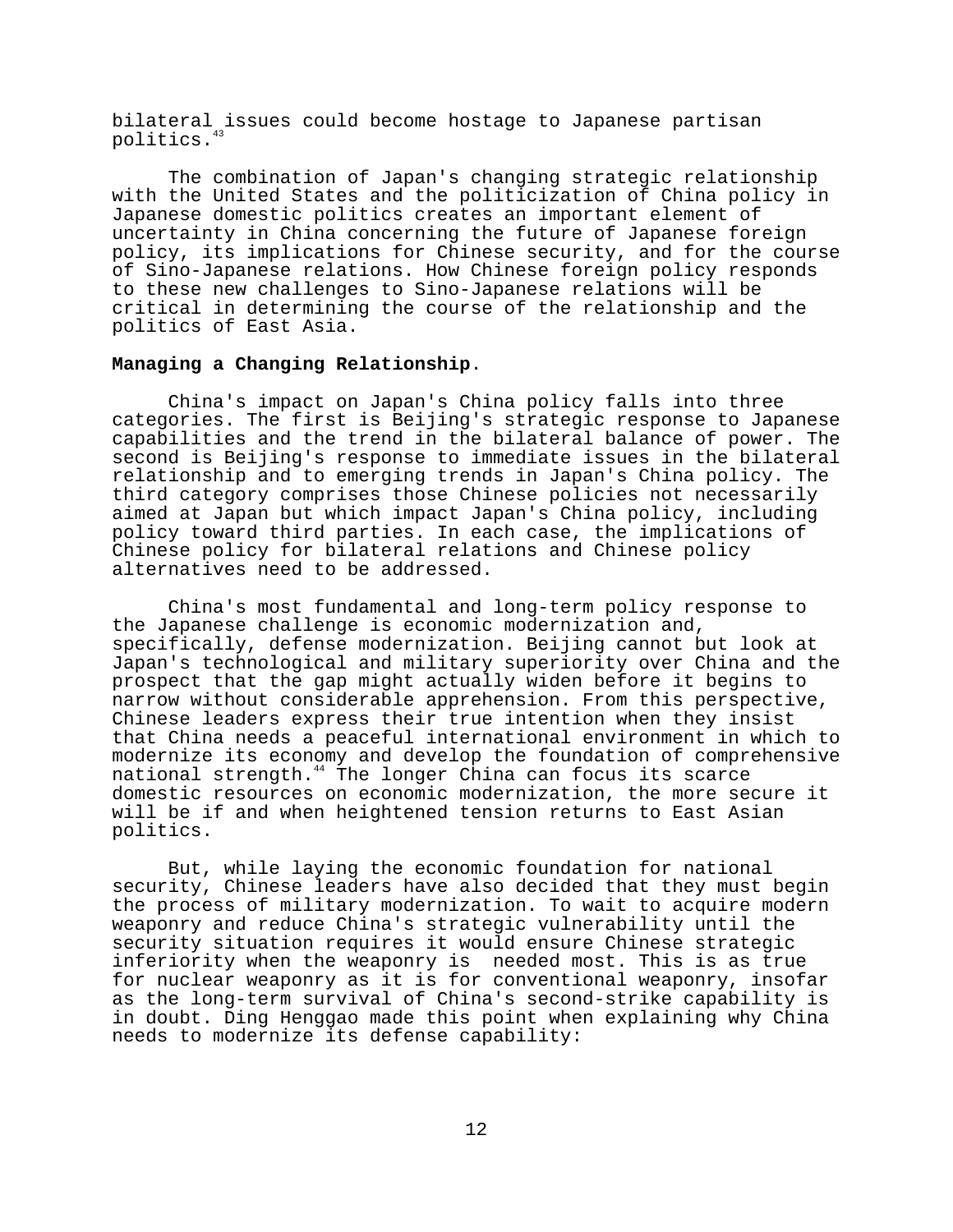The grim reality is that in a world characterized by turbulent international politics and fierce competition in military high-tech, a nation that fails to work hard to raise its level of defense S&T and upgrade its defense capability . . . would find itself in a vulnerable position once war breaks out, with devastating effects on its national interests, national dignity, and international prestige. $45$ 

What most concerned Ding was the long way that China's defense capabilities had to go to meet world standards:

China's defense S&T has come a long way but still trails the best in the world. To master modern technology, especially to meet the demands of high-tech war, we must overcome many hurdles, including the shortage of funds, technology, and qualified personnel . . . . the situation . . . compels us to work hard for several years to bring our defense S&T and weaponry to a level to meet the needs of future high-tech war.

This strategic imperative drives China's increasing defense budget, purchases of foreign weaponry (including advanced Russian aircraft and naval vessels), and nuclear testing. Japan, as much as any other country, could become China's strategic rival, posing a daunting defense agenda for China's People's Liberation Army (PLA). But China's strategic response to vulnerability also contributes to Sino-Japanese friction, insofar as it elicits Japanese fears of a "China threat," and the prospect of transformed Japanese intentions, leading Japan to adopt those very policies that China is trying to prevent. Embedded in China's response to the imbalance in the Sino-Japanese relationship is the potential for a self-fulfilling prophesy.

It is not clear how China's defense policy can ameliorate this dilemma. China's 1996 budget calls for a modest (when adjusted for the inflation rate) 10 percent increase in defense spending.<sup>47</sup> Nevertheless, as long as China's absolute defense budget continues to increase by double-digit figures and the PLA seeks foreign weaponry to correct its strategic vulnerability, China's defense modernization efforts will attract attention in Japan. This puts the burden of maintaining stable Sino-Japanese relations and Japanese confidence in Chinese intentions on Chinese diplomacy. It also requires that Chinese leaders manage Sino-Japanese conflicts of interest with sufficient subtlety both to protect Chinese interests and not elicit Japanese apprehension.

China's response to the recent developments in Japanese foreign policy and China policy has been to place increased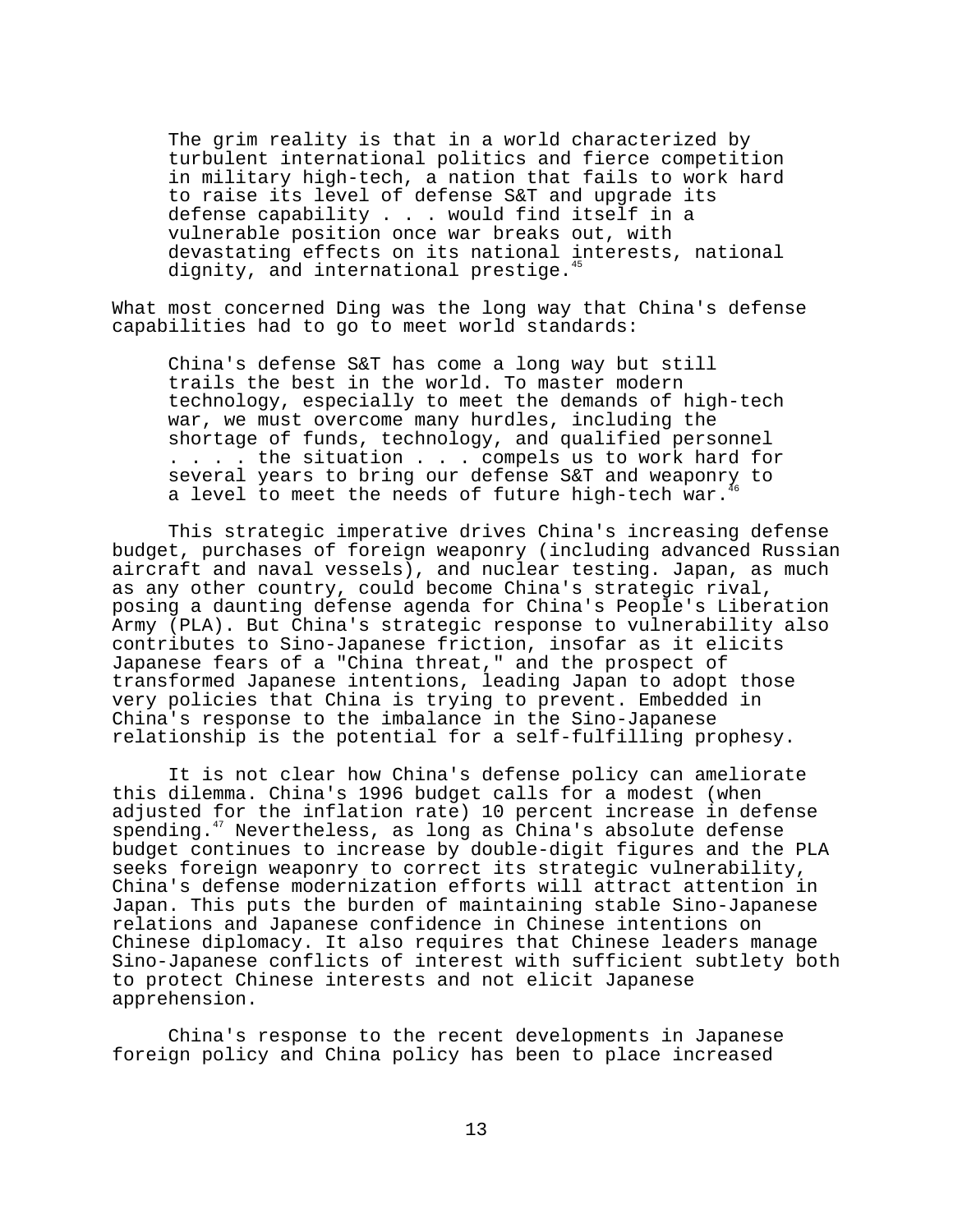pressure on Japan to reconsider its policy priorities. Much of this pressure is reflected in greater Chinese media attention to the potential for renewed "militarism" in Japan and to worrisome developments in Japanese foreign policy. In the aftermath of the Chinese government crackdown of the Beijing democracy movement on June 4, 1989, Chinese scholars and journalists were instructed not to write negative reports about Japan.<sup>48</sup> In 1995, that restriction was lifted and the Chinese media began an active campaign against a wide range of Japanese behavior. Most prominent was Chinese media coverage of the 50th anniversary of the end of World War II, which relentlessly attacked the atrocities of the Japanese occupation of China and ominously warned of the potential for revived militarism in contemporary Japan. But perhaps more important was Chinese coverage of Japanese military capabilities. Until 1995, with the exception of commentary on the size of the defense budget, there was a clear restriction against any coverage of Japanese defense policy. In 1995, for the first time, Chinese analysts discussed Japan's military capabilities and its advanced weaponry, including its nuclear program. In so doing, China was not only signaling Japan its concern for trends in Japanese defense policy, but also the risk of heightened Sino-Japanese tension resulting from "China threat" charges and corresponding changes in Japanese defense policy. One Chinese report observed trends in Japanese defense policy and warned that the "situation in Japan is somewhat similar to that in pre-war Japan. What road will Japan take?- this question definitely cannot be ignored.  $149$ 

Chinese use of the media is a convenient and low-profile approach to general trends in Japanese foreign policy. More difficult for Chinese diplomats to manage are specific Japanese policy initiatives. One such issue is the territorial dispute in Sino-Japanese relations. The Diaoyutai/Senkaku dispute has existed since 1949, yet both countries have preferred to keep the issue off the bilateral agenda. Ideally, China would ignore form and focus on substance regarding the dispute, or simply respond with similar legislation, which it will likely do in 1996. Yet sensitivity to sovereignty issues seems to combine with succession politics to compel a more active Chinese response. Thus, Beijing dispatched a drilling vessel to the disputed waters. Using its media, it also quietly sided with South Korea in its conflict with Japan over the disputed island of Tokto/Take, thus urging caution on Japanese handling of the Sino-Japanese dispute.<sup>50</sup> Nonetheless, these were low-key responses. They did not involve either military vessels or public recriminations requiring a Japanese response. Moreover, because Japan has minimal interest in developing the waters around the disputed islands, this should remain a manageable issue.<sup>51</sup>

Another issue requiring a Chinese response is Japan's increasing desire to gain a permanent seat on the UN Security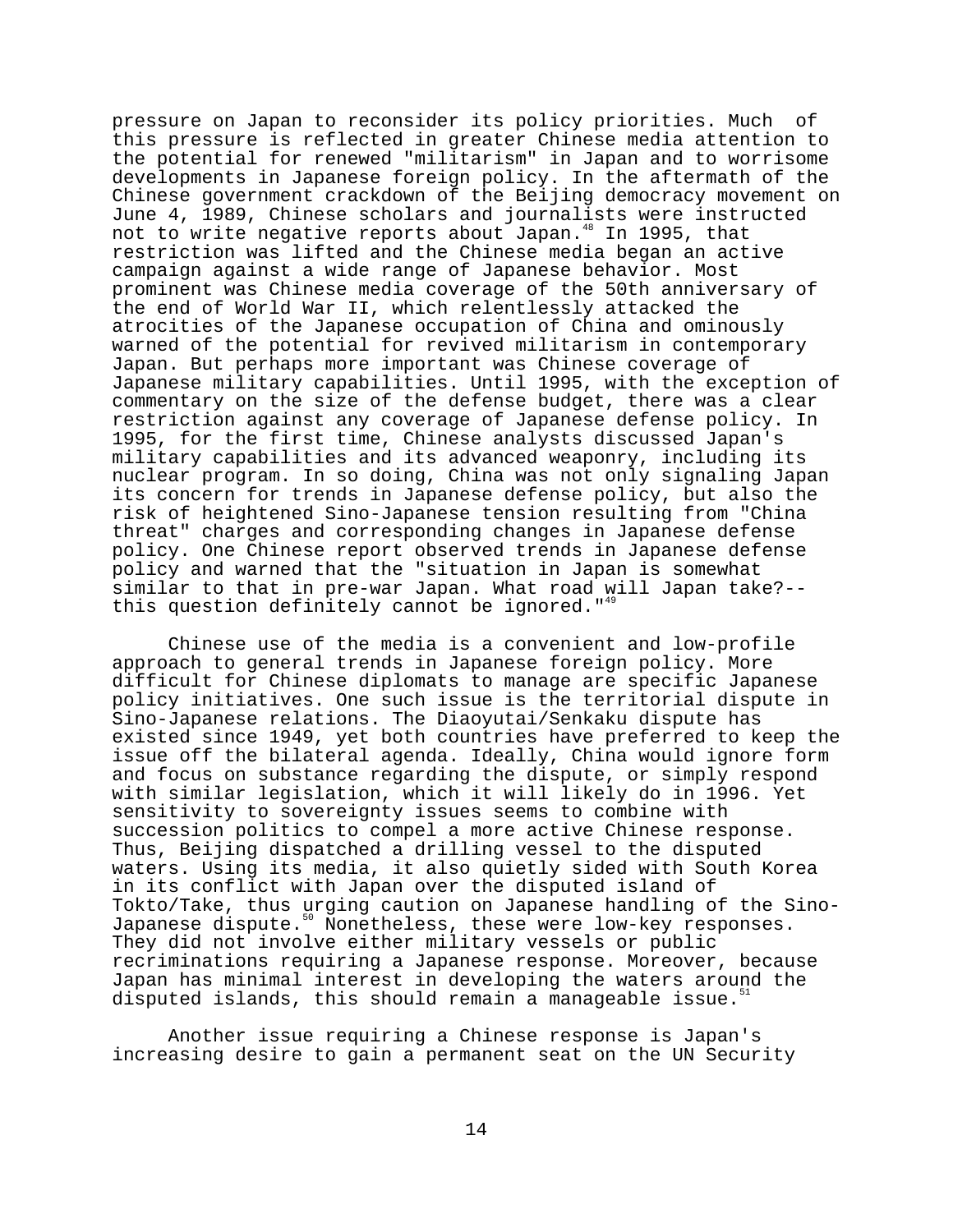Council. It is clear that China is opposed to Japanese permanent membership on the committee. China clearly prefers the current situation, in which it has the advantage over Japan regarding Security Council deliberations over regional issues. Moreover, Beijing cannot look forward to the prospect of U.S.-Japan cooperation in the Security Council. Thus, China frequently asserts that it is not yet appropriate to consider Japanese permanent membership on the Security Council. One discussion of Security Council reform went so far as to assert that "it is absolutely impermissible to grant the veto to newly admitted permanent members."<sup>5</sup>

Beijing should be able to manage this issue, as well. China has not drawn any lines in the sand and there remains a wideranging and inconclusive debate on UN reform, suggesting that the issue may linger for awhile and that Beijing will not have to take the lead in resisting far-reaching reform. Equally important, should an international consensus emerge that Japan should have permanent member status with the veto, Beijing would most likely not stand in the way. Similarly, China appears to have acquiesced to growing Japanese participation in UN peacekeeping activities, despite the implications for Japanese receptivity to the use of military instruments in diplomacy.<sup>53</sup>

Chinese leaders seem intent on preventing bilateral issues from disrupting Sino-Japanese cooperation. Although China continues to modernize the PLA, refuses to move off long-held positions (such as sovereignty over disputed territories and Japanese membership on the UN Security Council), and warns of the consequences of revived Japanese "militarism," it has maintained a low profile on Sino-Japanese disputes. There is evidence that China understands the risks entailed in an overly contentious Japan policy. But what is less clear is whether China can manage the consequences for Sino-Japanese relations of third party issues and nonforeign policy issues.

The factors affecting Japan's China policy are not limited to Chinese policy toward Japan and Chinese defense policy. China's mere size and proximity to Japan ensures that various aspects of Chinese politics and foreign policy will be contentious issues in Japanese politics and that Japanese policymaking will reflect the political considerations of Japanese leaders contending for power in an uncertain electoral environment. Moreover, many of these issues are not readily amenable to Chinese diplomatic management.

China's human rights policies could destabilize Sino-Japanese relations. Renewed violent repression of dissent in China in the post-Deng period or even simply excessive authoritarian policies in Hong Kong after 1997 would likely elicit far greater public outcry and political and policy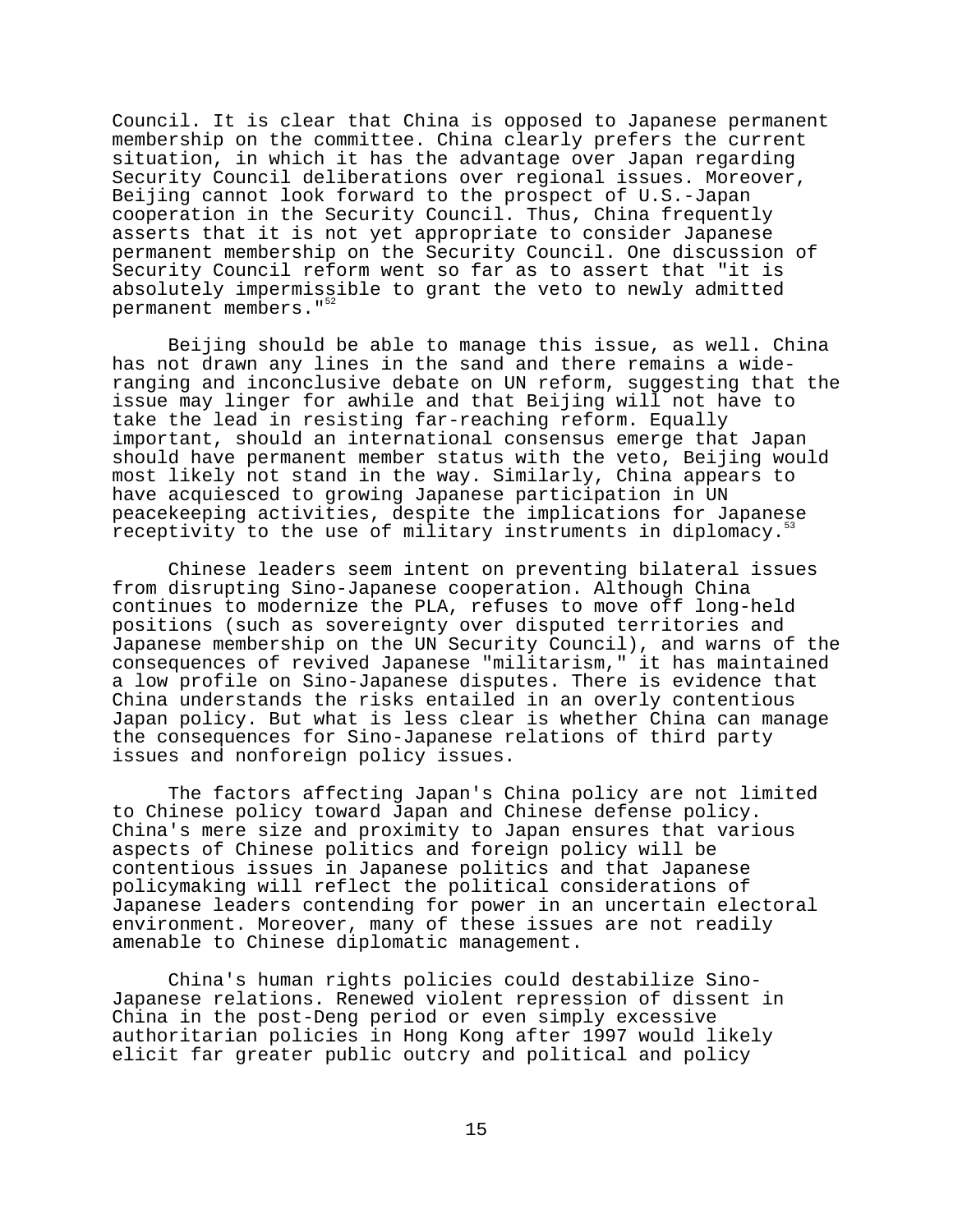repercussions in Japan than did the June 4th tragedy. The Japanese public is increasingly disinclined to be tolerant of Chinese human rights violations, and Japanese politicians are increasingly disinclined to ignore voter sentiment in policymaking.

Chinese conflict with third parties will also affect Japanese attitudes toward China. Taiwan's foreign policy and U.S. policy toward Taiwan, themselves susceptible to recurring domestic instability in all three parties, may well determine the trend in cross-Straits relations, eliciting additional mainland-Taiwan crises which could undermine support in Japan for cooperative relations with China and for restraint in Japanese defense policy. Insofar as Taiwan is the mainland's most important foreign policy issue, it will be difficult for Chinese leaders to moderate policy toward Taiwan to maintain cooperative relations with Japan. Should U.S.-China relations deteriorate due to heightened conflict over any of the numerous conflicts of interest in U.S.-China relations, Japan will come under increased pressure to cooperate with U.S. policy and to contribute to American efforts to "contain" China. Yet, U.S.-China relations are equally unpredictable and potentially unmanageable, influenced as much by American domestic politics, third party issues, and U.S. policy on a wide range of bilateral conflicts of interests as by Chinese behavior. Equally troublesome for Sino-Japanese relations could be conflict between China and the other claimants to the disputed Spratly Islands in the South China Sea. Insofar as heightened conflict would suggest Chinese expansionism along the shipping lanes to Persian Gulf oil, support would likely grow in Japan for greater strategic cooperation with the United States.

On the other hand, enhanced cooperation between China and third parties, which China does have considerable ability to control, could also influence Sino-Japanese relations. Of particular importance is Sino-Russian relations. The combination of potential Sino-Japanese conflict with ongoing Japanese-Russian rancor over the Northern Territories and lack of economic cooperation prepares Japan to see "collusion" in Sino-Russian relations. In this respect, Beijing must be sensitive to the effect of growing cooperation between China and Russia, including Russian arms sales to China and close ties between the civilian and military leaderships, on Japanese policymaking. Although less strategically prominent and of less immediate importance, Sino-South Korean cooperation has a similar potential to arouse anxiety in Japan. China and South Korea share distrust of Japanese "militarism" and for the trend in Japanese defense procurement policies. Beijing's decision to side subtlely with Seoul in its territorial dispute with Tokyo suggests that Beijing is aware of Japanese concern and that it is willing to insinuate greater Chinese-South Korean cooperation to pressure Japan to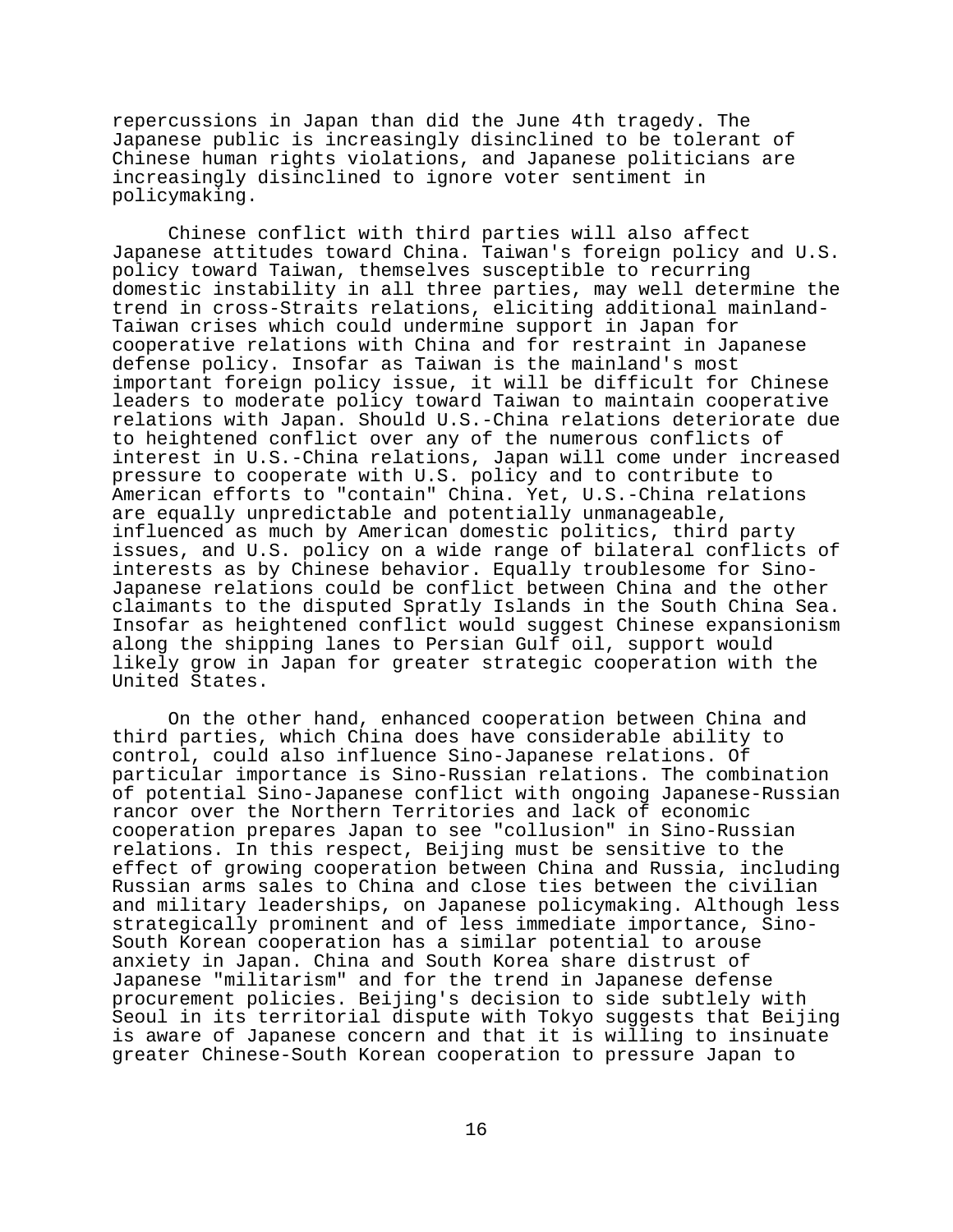consider Chinese interests. Yet, incautious Chinese cooperation with South Korea could spur Japan to adopt strategic measures detrimental to Chinese security and Sino-Japanese cooperation. China can draw comfort from its cooperative political relationships with Russia and South Korea, but it must manage these relationships so as not to harm its equally important interest in Sino-Japanese cooperation.

The danger in all of these potential developments is that Chinese policy on domestic or third party issues could elicit the very Japanese foreign policy that Beijing's bilateral Japan policy attempts to forestall. Yet, policymaking on all of these issues has its own domestic and bilateral dynamic. It requires policymaking sophistication and domestic political confidence to consider the multitude of cross-cutting interests involved in "grand strategy" when making policy on such intrinsically important and politically sensitive issues as Taiwan, Hong Kong, human rights, Spratly Islands, U.S.-China relations and Sino-Russian relations. Moreover, many of these issues, such as the Taiwan issue and repressing domestic dissent, entail interests which Chinese leaders consider more important than stable bilateral relations with Japan and which entail a mixture of sovereignty and succession politics, thus reducing Beijing's incentive to consider the implications for Sino-Japanese relations of policy toward these interests. But whether Beijing is simply reacting or taking the initiative, its policy on any of these issues could derail Sino-Japanese cooperation.

### **Conclusion**.

Chinese management of its Japan policy is not only crucial to vital Chinese interests but also to regional stability. Japan has the potential both to contribute to Chinese economic modernization and security and to develop and use regionwide military, political and economic instruments to retard Chinese economic development and to undermine Chinese security. Heightened Sino-Japanese cooperation can underpin regional stability and economic cooperation, but heightened conflict has the potential to polarize all of East Asia into competing blocs, undermining the region's ability to continue its successful pursuit of economic growth and the development of regional stability with multilateral institutions of cooperation. Much is riding on Chinese policy and the course of Sino-Japanese relations.

To protect Chinese security and maintain Sino-Japanese cooperation, Beijing must weave together a wide range of potentially contradictory policies. Its defense policy is a necessary hedge against the possibility of deteriorated relations with a superior economic, technological and even military power.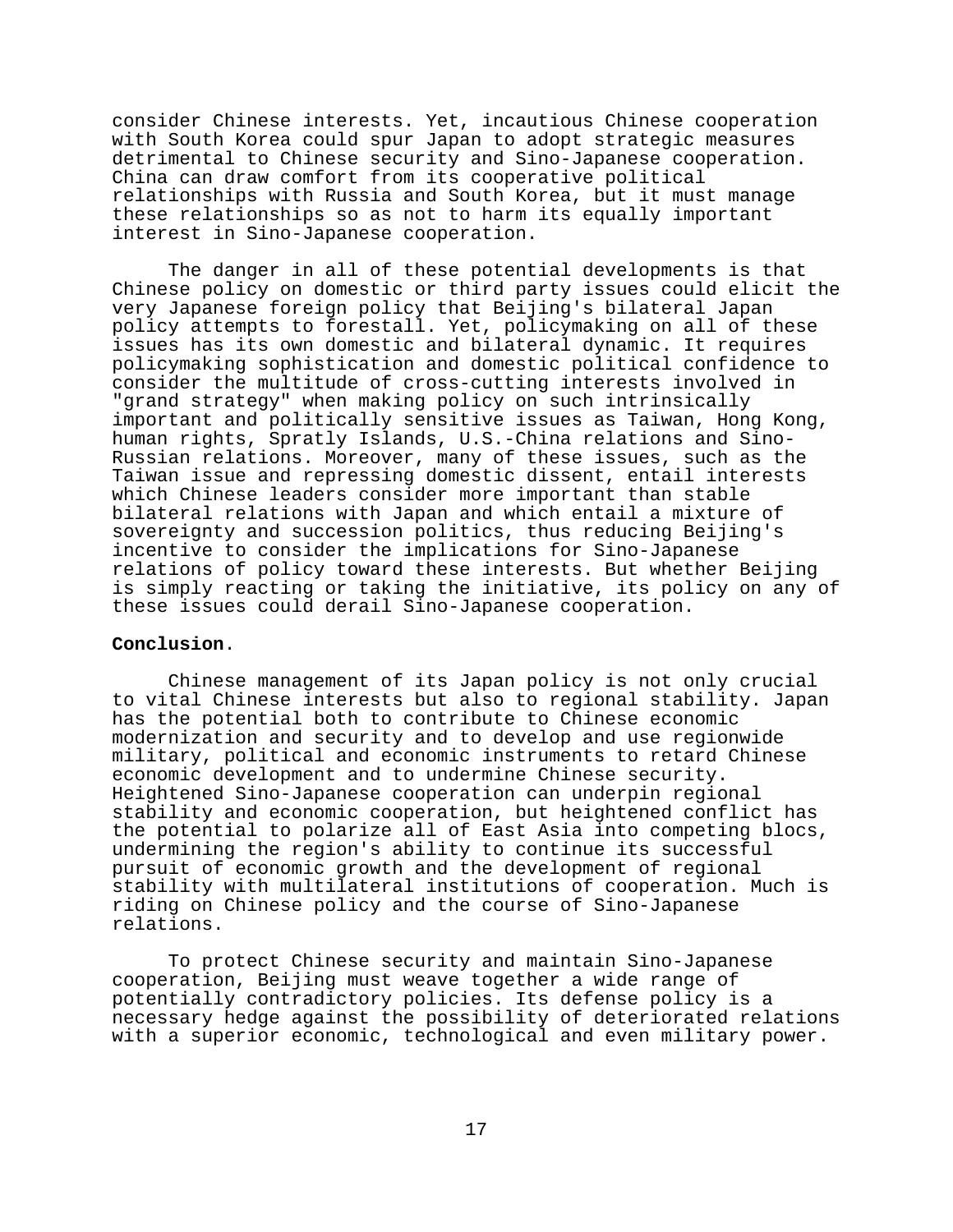But China's defense budget and its acquisition of advanced foreign weaponry has the potential to elicit Japanese policy detrimental to Chinese interests. The burden rests on Beijing's bilateral Japan policy to have a countervailing impact on bilateral relations. But, Sino-Japanese relations have become increasingly complex. The end of the Cold War and the decline of LDP dominance in Japanese domestic politics have undermined Tokyo's ability to take the long view of Sino-Japanese relations and to continue to shelve what had been secondary conflicts of interest. The resulting new points of friction, as well as enhanced U.S.-Japan strategic cooperation, have complicated bilateral relations and added an element of doubt to Chinese confidence in Sino-Japanese cooperation.

Complications in Sino-Japanese relations have elicited a more outspoken Chinese policy toward Japan. The Chinese media are once again covering trends considered counterproductive to Beijing, including alleged revival of militarism and Japanese defense spending. They have been critical of elements of Japanese policy toward China, including Tokyo's relationship with Taiwan, its handling of the yen loan program, and its policy on disputed territories. Nonetheless, Beijing continues to evaluate favorably the trend in Japanese foreign policy and its Japan policy reflects this. It has maintained a low-key approach to conflicts of interest, trying to caution Japan from adopting contentious policies, while trying to maintain cooperative relations. Its bilateral Japan policy reflects the cross-cutting pressures that Japan poses to Chinese interests.

If Sino-Japanese relations existed in a vacuum, relations would be relatively easy to manage. But there exists a wide range of external factors (ranging from Chinese treatment of dissidents and the Taiwan issue to U.S.-China and Sino-Russian relations) that could affect Japanese policymaking and redirect the relationship, despite Chinese intentions to maintain stable relations. China's control over the course of these issues is, at times, minimal. At other times, leadership incentive and/or ability to incorporate China's interest in stable Sino-Japanese relations into policymaking is minimal. And affecting the entire spectrum of issues is the fact that Japan is a democracy and Chinese leaders are celebrated for their inability to consider the implications of their own behavior for the politics of China policy in democracies.

Sino-Japanese relations do not exist in a vacuum. Chinese leaders will have to exercise considerable tolerance, patience, and sophistication to maintain cooperative relations with Japan in increasingly complex circumstances. Thus far, they have shown the ability to develop a Japan policy which responds to the numerous challenges to Chinese interests. Nonetheless, given the fact that the challenges will likely grow and relations with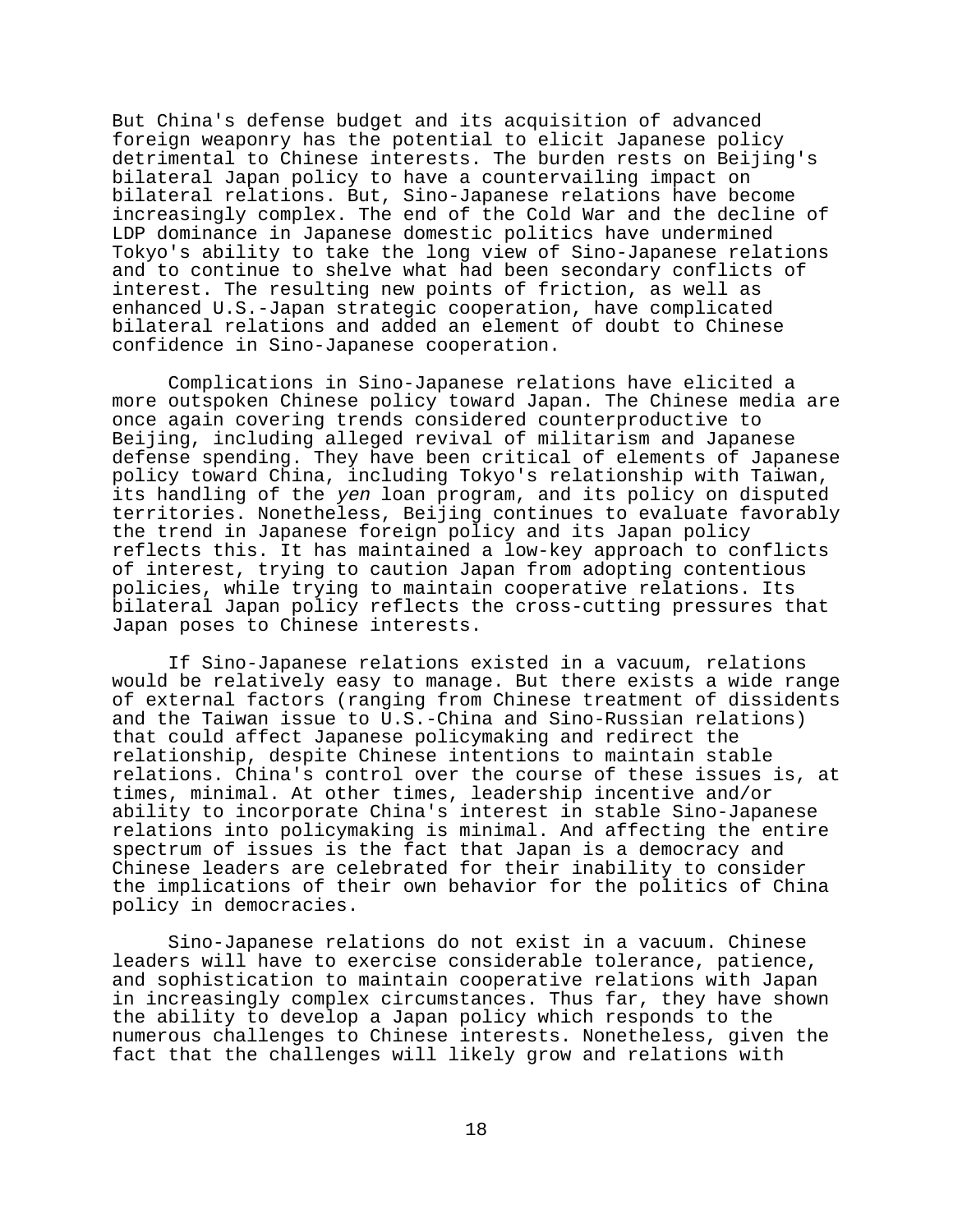Japan will likely become more complex, China's Japan policy and Sino-Japanese relations must be considered one more factor contributing to the uncertainty of Asia after the Cold War.

#### **ENDNOTES**

1. Beijing, Xinhua Domestic Service, March 18, 1996, in Daily Report, China, Foreign Broadcasting Information Service (henceforth FBIS-CHI)-96-053, March 19, 1996, p. 33.

2. Tang Tianri, "Nations Gear Up for the Next Century," Beijing, Banyue Tan, January 10, 1996, in FBIS-CHI-96-027, February 8, 1996, p. 4.

3. FBIS-CHI-96-053, p. 33.

4. Xue Mouhong, "The New World Order: Four Powers and One Superpower," Beijing Review, No. 39, September 25-October 1, 1995, in FBIS-CHI-95-188, September 28, 1995, p. 10.

 5. Chen Xi, "Peace and Development: Sign of the Times," Beijing, Xinhua Domestic Service, December 28, 1995, in FBIS-CHI-96-001, January 2, 1996, p. 1.

6. Yan Xuetong, "Forecasting International Politics at the Beginning of the Next Century," Beijing, Xiandai Guoji Guanxi Yanjiu, No. 6, June 20, 1995, in FBIS-CHI-95-182, September 20, 1995, p. 3.

7. Qian Qichen, "Unswervingly Follow the Independent Foreign Policy of Peace," Beijing, *Qiushi*, No. 12, June 16, 1995, in FBIS-CHI- 95-129, July 6, 1995, p. 2.

8. Chen Peiyao's article, "The New Asia-Pacific Triangle of Dependence, Constraint, Cooperation, and Competition," is discussed in: Shanghai, Guoji Zhanwang, October 23, 1995, in FBIS-CHI-95-241, December 15, 1995, p. 1.

9. Tao Zhipeng, "A Year of Advance Toward Multipolarity," Beijing, Banyue Tan, No. 24, December 25, 1995, in FBIS-CHI-96- 027, February 8, 1996, p. 3.

10. Ding Henggao, "New Defense S&T Strategy to Emphasize Technology Transfer to Civilian Use," Beijing, Zhongguo Junshi Kexue, No. 3, August 20, 1995 in FBIS-CHI-95-235, December 7, 1995, p. 36. See also Liu Huaqing's comments in Beijing, Jiefang Ribao, December 23, 1995, in FBIS-CHI-96-008, January 11, 1996, pp. 35-36.

11. Ding Henggao, FBIS-CHI-95-235, p. 35.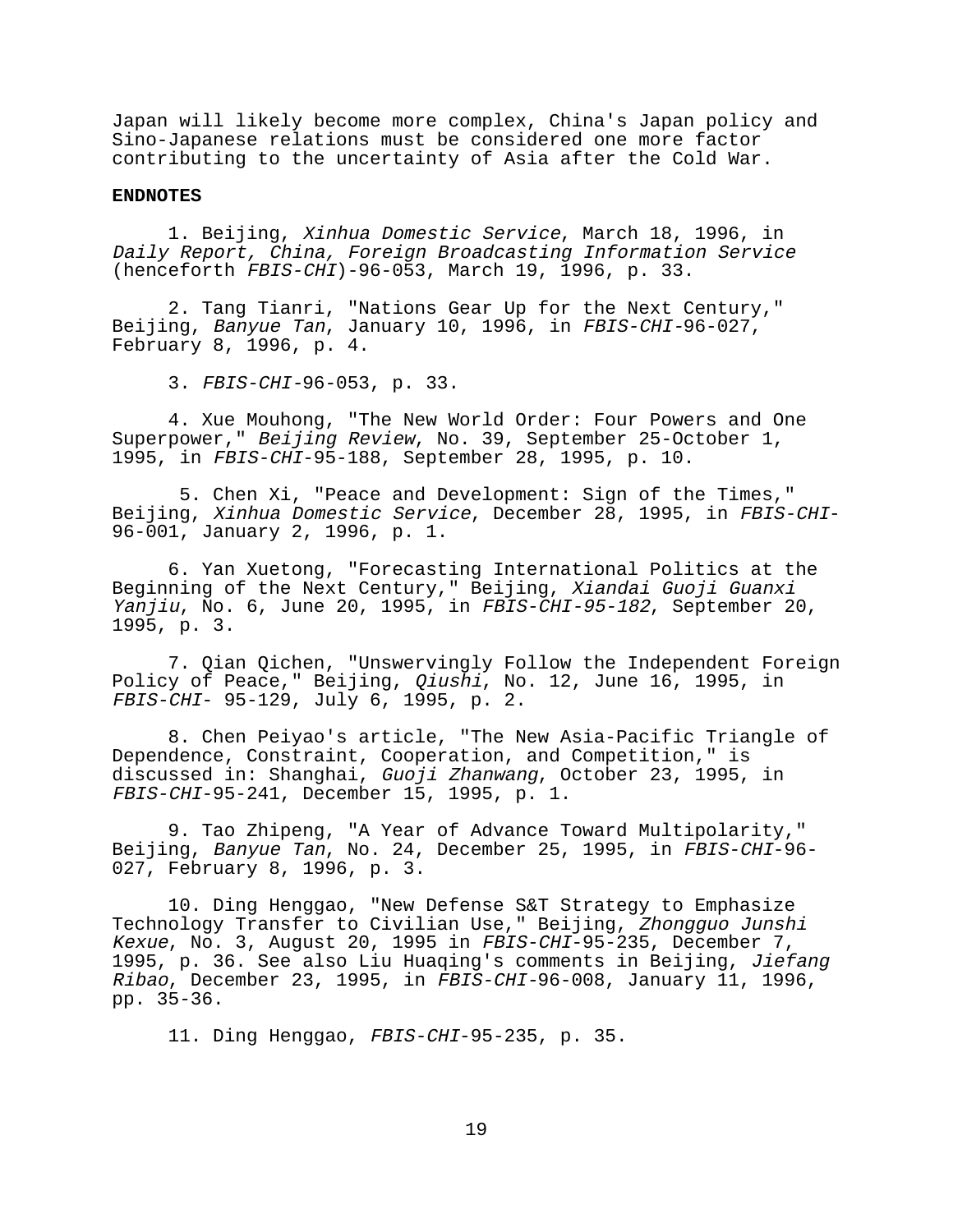12. Da Jun, "Where Will Japan Go?", Beijing, Xinhua Domestic Service, December 7, 1995, in FBIS-CHI-95-235, December 7, 1995, pp. 4-5.

13. For a comprehensive discussion of Japan's military capability, see Norman D. Levin, Mark Lorel, and Arthur Alexander, The Wary Warriors: Future Directions in Japanese Security Policies, Santa Monica, CA: Rand, 1993; Michael W. Chinworth, Inside Japan's Defense: Technology, Economics, and Strategy, Washington, DC: Brassey's, 1992.

14. For a Chinese description of the Japanese naval capabilities, see Da Jun, "Where Will Japan Go?"

15. For discussion of the development of Japanese defense policy, see Richard Samuels, Rich Nation/Strong Army: National Security and the Technological Transformation of Japan, Ithaca, NY: Cornell University Press, 1994; Michael J. Green, Arming Japan: Defense Production, Alliance Politics, and the Postwar Search for Autonomy, New York: Columbia University Press, 1995.

16. Liao Xinan and Sang Zhonglin, "A Potential Nuclear Power: Japan," Beijing, Bingqi Zhishi, No. 6, November 15, 1995, in FBIS-CHI-96-024, February 5, 1996, pp. 4-6. For a discussion of ongoing Japanese plans to stockpile plutonium, see Far Eastern Economic Review (henceforth FEER), Vol. 157, No. 9, March 3, 1994, p. 13.

17. Steven Vogel, "The Power Behind 'Spin-Ons': The Military Implications of Japan's Commercial Technology," in Wayne Sandholtz, et. al., The Highest Stakes: The Economic Foundations of the Next Security System, New York: Oxford University Press, 1992, pp. 55-80.

18. Hong Kong, Cheng Ming, No. 195, January 1, 1994, in FBIS-CHI-94-016, January 25, 1994, pp. 4-5.

19. These statistics are based on Japanese figures. Tokyo, Kyodo, January 26, 1996, in Daily Report, East Asia, Foreign Broadcast Information Service (henceforth FBIS-EAS)-96-017, January 25, 1996, pp. 10-11. For Chinese figures, see Beijing, Xinhua Domestic Service, February 17, 1996, in FBIS-CHI-96-034, February 20, 1996, p. 1; FEER, Vol. 159, No. 11, March 14, 1996, p. 63.

20. Direction of Trade Statistics Yearbook, 1995, Washington, DC: International Monetary Fund, 1995.

21. Shuichi Ono, Sino-Japanese Economic Relationships: Trade, Direct Investment, and Future Strategy, World Bank Discussion Papers, No. 146, Washington, DC: The World Bank, 1992,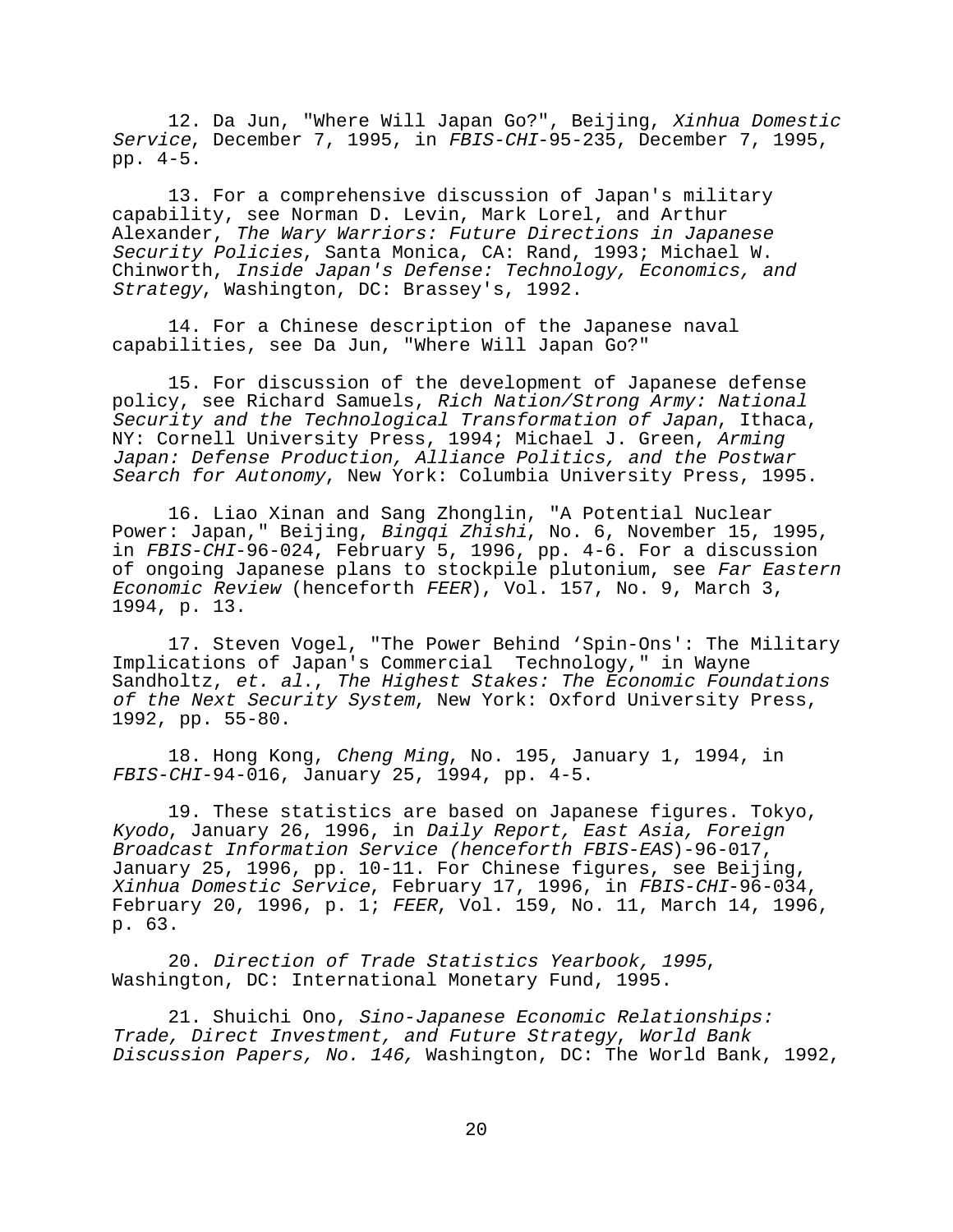p. 17.

22. FEER, Vol. 156, No. 36, September 9, 1993, pp. 46-47; Beijing, China Daily (Business Weekly), July 11-17, 1993, in FBIS-CHI-93-131, July 12, 1993, pp. 19-20.

23. Beijing, Zhongguo Xinwen She, January 18, 1996, in FBIS-CHI-96-013, January 19, 1996, p. 32.

24. Tokyo, Sankei Shimbun, March 14, 1996, in FBIS-EAS-96- <sup>052</sup>, March 15, 1996, p. 7.

25. Beijing, Xinhua Domestic Service, February 7, 1996, in FBIS- CHI-96-028, February 9, 1996, p. 6.

26. Tokyo, Yomiuri Shimbun, December 30, 1995, in FBIS-EAS-96-001, January 2, 1996, p. 9; Tokyo, Asahi Shimbun, January 16, 1996, in FBIS-CHI-96-013, January 19, 1996, p. 5; Tokyo, Yomiuri Shimbun, January 17, 1996, in FBIS-EAS-95-015, January 23, 1996, p. 7.

27. Tokyo, Kyodo, March 2, 1996, in FBIS-EAS-96-043, March 4, 1996, p. 43.

28. Chinese government analysts, interviews by author, Beijing, 1995.

29. Tokyo, Mainichi Shimbun, February 14, 1996, in FBIS-EAS-96-032, February 15, 1996, pp. 1-2.

30. Chen Zhijiang, "Japan-U.S. Joint Declaration on Security--A Dangerous Signal," Beijing, Guangming Ribao, April 18, 1996, in FBIS-CHI-96-079, April 23, 1996, p. 2.

31. Zhang Guocheng, "Japan's Constitution Is Facing a Test," Beijing, Renmin Ribao, April 23, 1996, in FBIS-CHI-96-083, April 29, 1996, p. 4.

32. Yu Ming-shan, "Transforming into a World Security System," Hong Kong, Wen Wei Po, April 18, 1996, in FBIS-CHI-96- 076, April 18, 1996, p. 5.

33. Tokyo, Yomiuri Shimbun, March 14, 1992, in FBIS-EAS-96- 052, March 15, 1996, pp. 3-4; Tokyo, Asahi Shimbun, January 19, 1996, in FBIS-EAS-96-016, January 24, 1996, p. 13.

34. Tokyo, Kyodo, February 23, 1996, in FBIS-EAS-96-037, February 23, 1996, p. 5; Naha, Ryukyu Shimpo, March 10, 1996, in FBIS-EAS-96-048, March 11, 1996, pp. 3-4.

35. Liu Huaqing, "Evaluation and Analysis of China's Nuclear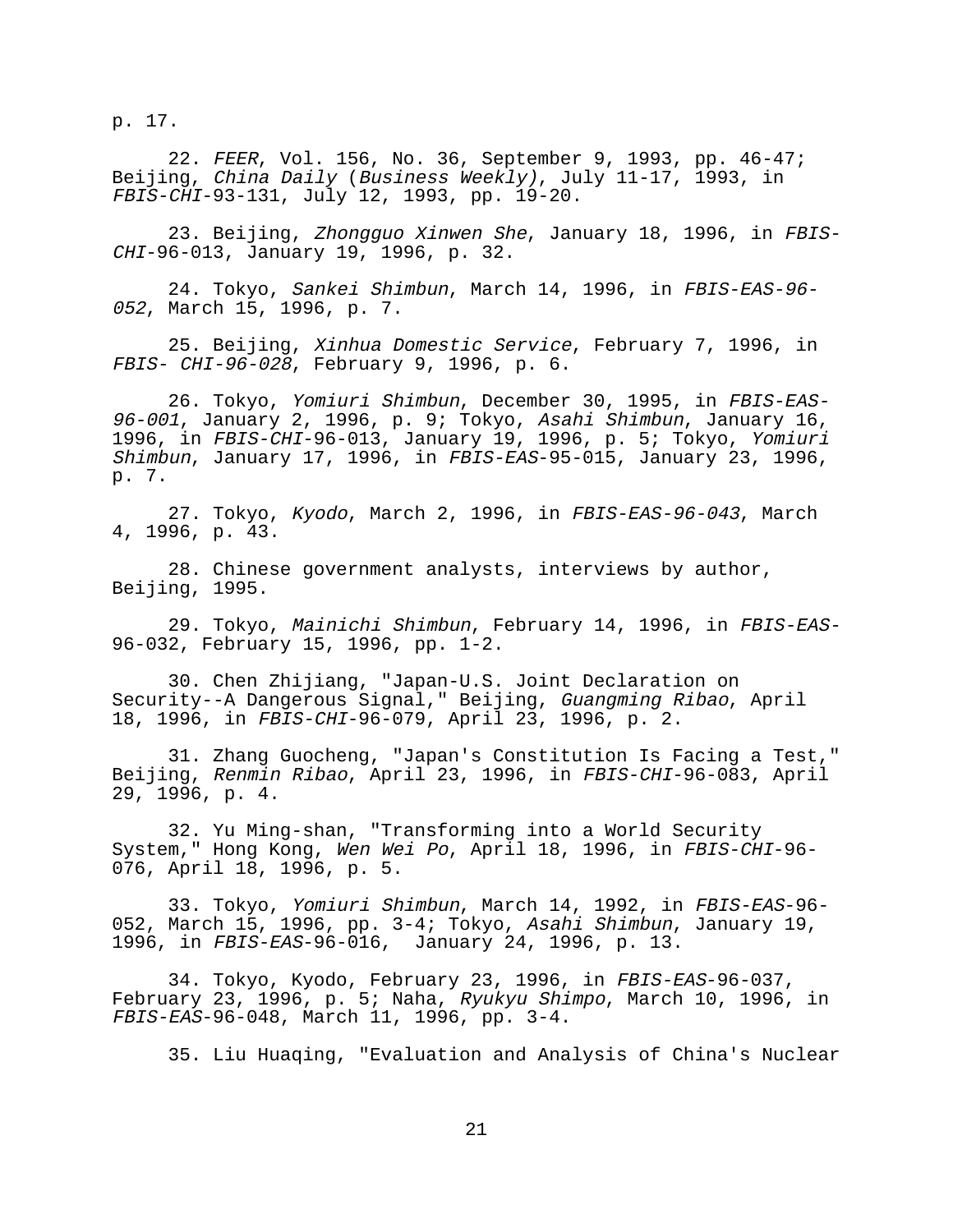Arms Control Policy," Beijing, Xiandai Junshi, November 11, 1995, in FBIS-CHI-95-246, December 22, 1995, pp. 6-11.

36. Chinese government foreign policy analysts, interviews by author, Beijing, 1994.

37. Tokyo, Kyodo, June 23, 1995, in FBIS-CHI-95-122, June 26, 1995, p. 1; Tokyo, Kyodo, June 24, 1995, in FBIS-CHI-95-123, June 27, 1995, p. 13.

38. Beijing, Xinhua Domestic Service, September 21, 1995, in FBIS-CHI-95-183, September 21, 1995, p. 1; Hong Kong, Ta Kung Pao, September 23, 1995, in FBIS-CHI-95-199, October 16, 1995, p. 4.

39. Tokyo, Yomiuri Shimbun, April 1, 1996, in FBIS-EAS-96- <sup>065</sup>, April 3, 1996, p. 14; Tokyo, Ekonomisuto, April 2, 1996, in FBIS-EAS-96-064, April 2, 1996, p. 10.

40. Tokyo, Sankei Shimbun, March 14, 1996, in FBIS-EAS-96- 052, March 15, 1996, p. 7; Tokyo, Nihon Keizai Shimbun, March 17, 1996, in FBIS-EAS-96-053, March 18, 1996, p. 20; Tokyo, Kyodo, March 19, 1996, in FBIS-CHI-96-054, March 19, 1996, pp. 1-2.

41. Gu Ping, "An Unwise Move," Beijing, Renmin Ribao, September 9, 1995, in FBIS-CHI-95-196, October 11, 1995, pp. 2-3; Hong Kong, Ta Kung Pao, August 30, 1995, in FBIS-CHI-95-172, September 6, 1995, pp. 13-14; Hong Kong, AFP, August 21, 1995, in FBIS-CHI-95-161, August 21, 1995, p. 5.

42. Tokyo, Kyodo, February 11, 1996, in FBIS-EAS-96-029, February 12, 1996, pp. 5-6; Tokyo, Tokyo Shimbun, February 12, 1996, in FBIS-EAS-96-031, February 14, 1996, pp. 5-6; Tokyo, Kyodo, February 15, 1996, in FBIS-CHI-96-032, February 15, 1996, p. 3; Hong Kong, AFP, February 15, 1996, in FBIS-CHI-96-032, February 15, 1996, p. 4; Tokyo, Kyodo, February 14, 1996, in FBIS-EAS-96-032, February 15, 1996, pp. 3-4.

43. Zhang Guocheng, "Turbulent Political Situation in Japan," Beijing, Renmin Ribao, January 6, 1996, in FBIS-CHI**-**96- 010, January 16, 1996, p. 8; Chen Yali, "Relations with Japan Will Face a New Test," Beijing, China Daily, January 16, 1996, in FBIS-CHI-96-014, January 22, 1996, pp. 3-4.

44. For a recent statements making this point, see, for example, Qiao Shi's statement in Beijing, Xinhua Domestic Service, January 23, 1996, in FBIS-CHI-96-015, January 23, 1996, p. 2; Qian Qichen, "Unswervingly Follow the Independent Foreign Policy of Peace," p. 3.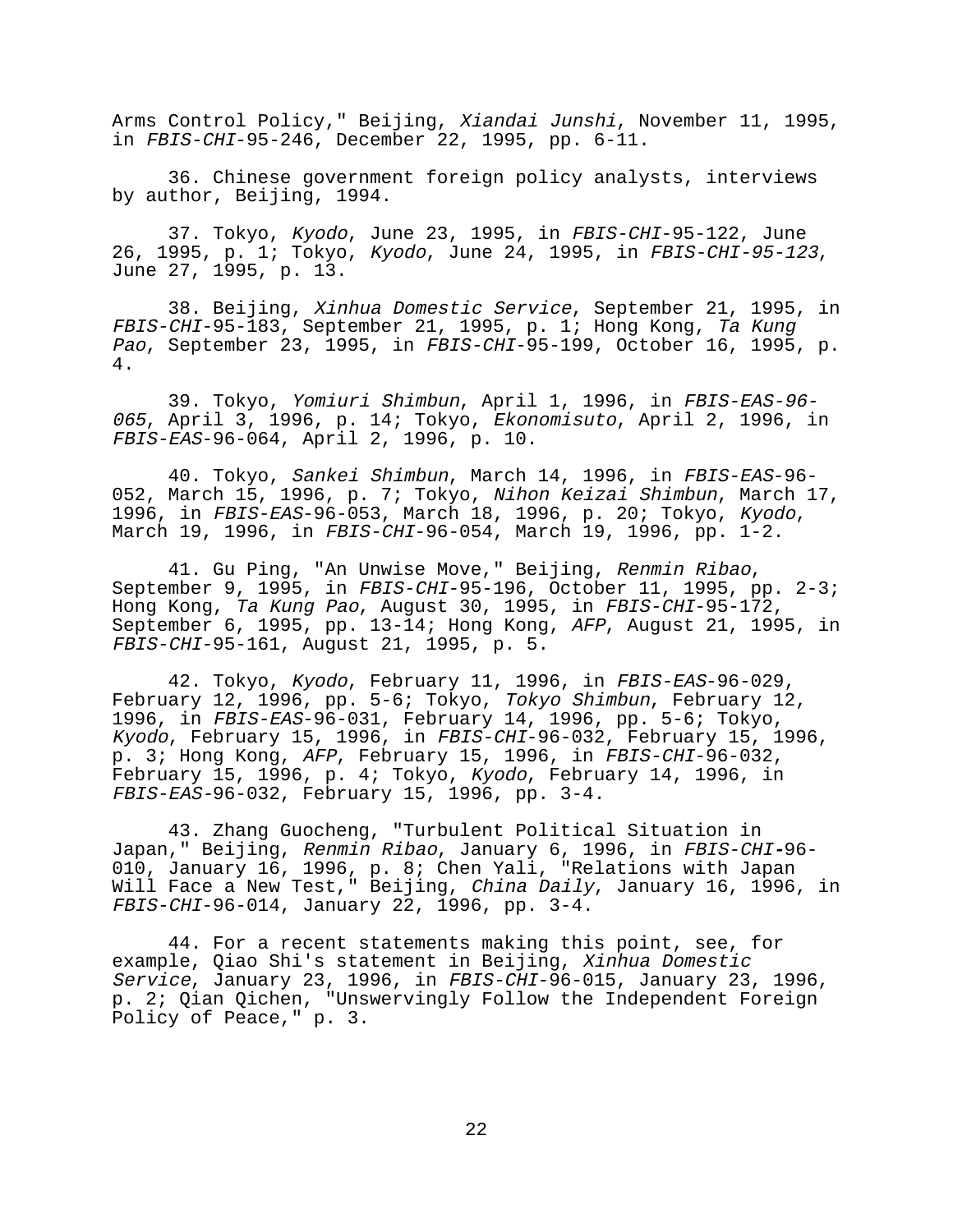45. Ding Henggao, "New Defense S&T Strategy to Emphasize Technology Transfer to Civilian Use," p. 36.

46. Ibid.

47. See the report on the budget to the March 1996 National People's Congress by Finance Minister Liu Zhongli in Beijing, Xinhua Domestic Service, March 19, 1996, in FBIS-CHI-96-062, March 29, 1996, pp. 25, 29.

48. PRC government specialists on Japanese politics and foreign policy, interview by author, Beijing. For an analysis of this period in China's Japan Policy, see Allen S. Whiting, "China and Japan: Politics Versus Economics," Annals of the American Academy of Political and Social Science, Vol. 519, January 1992, pp. 39-51.

49. Da Jun, "Where Will Japan Go?", p. 5.

50. Chinese treatment of the South Korean-Japanese dispute is in Xu Baokang, "ROK-Japan Dispute Over Island," Beijing, Renmin Ribao, February 12, 1996, in FBIS-CHI-96-035, February 21, 1996, pp. 2-3.

51. For a discussion of Japanese attitudes toward the dispute, see FEER, Vol. 159, No. 10, March 7, 1996, p. 16.

52. Zhang Jing, "Reform of the UN Security Council," Beijing Review, No. 43, October 23-29, 1995, in FBIS-CHI-95-204, October 23, 1995, p. 6; Chinese government analysts, interviews by author.

53. After some effort to resist this trend, China was mute in response to the first time Japanese troops served in a full peacekeeping role, which occurred in the Golan Heights. Prior Japanese peacekeeping experience in Cambodia and Rwanda was limited to medical and relief operations. New York Times, February 13, 1996.